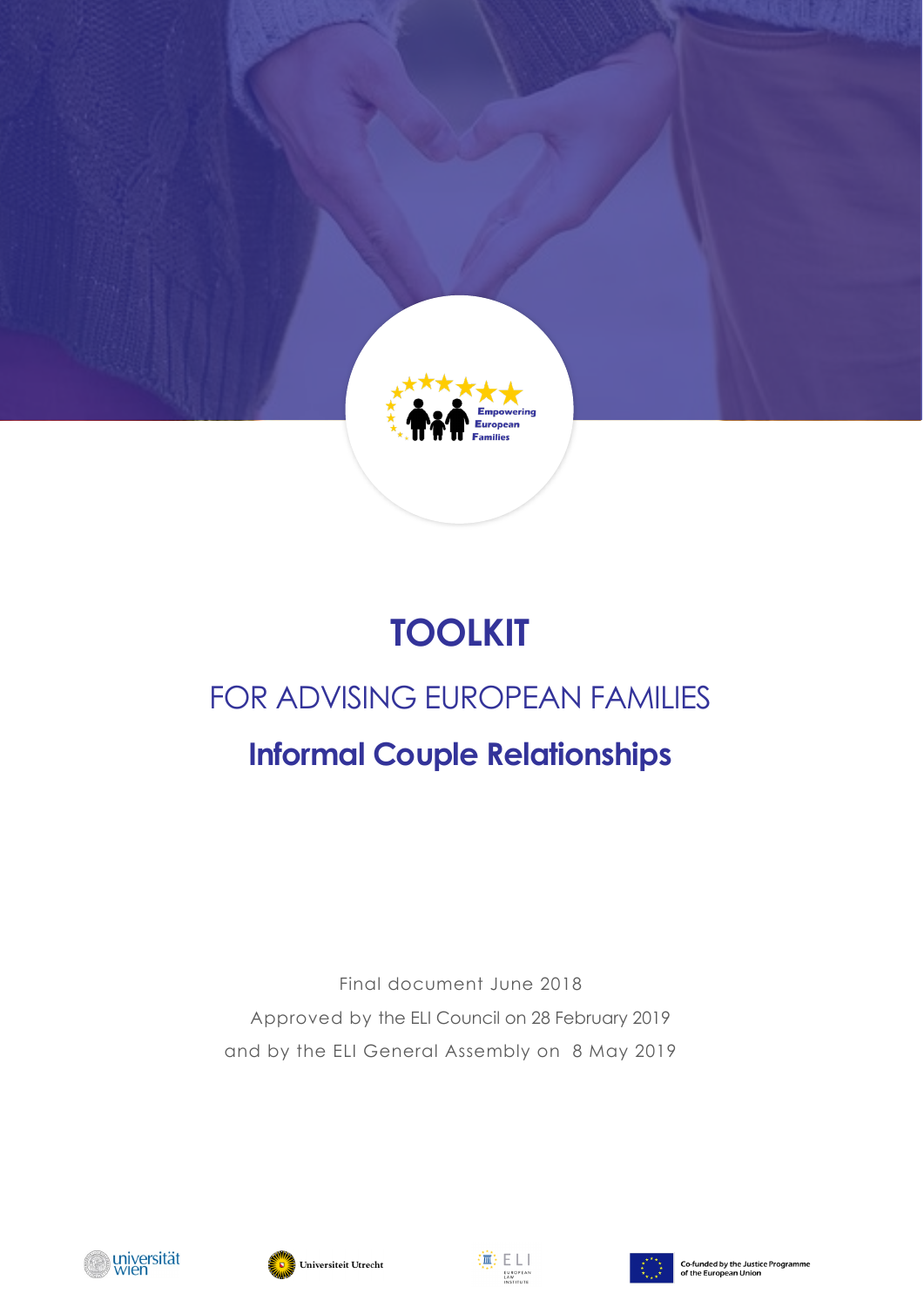







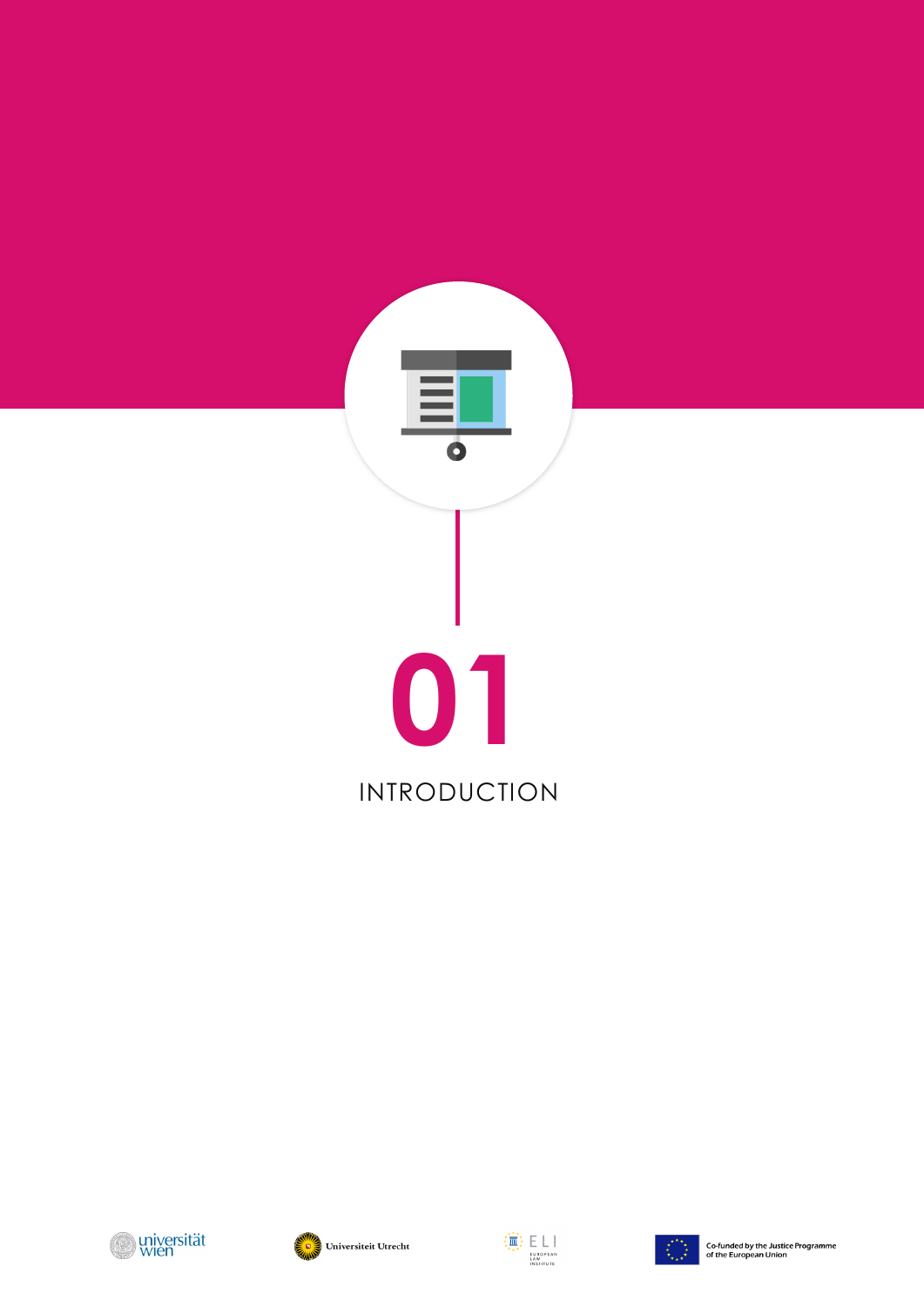# **TOOLKIT FOR ADVISING EUROPEAN FAMILIES**

# **INFORMAL COUPLE RELATIONSHIPS**

This template on the economic consequences of an informal couple relationship within the EU is intended to be a toolkit for **use by legal professionals only**. It needs to be checked with the relevant legal frameworks at the time an agreement is made, and tailored to the individual situation. Parties may discuss the options between them but they should never attempt to conclude an agreement without professional legal assistance.

As particular choices may favour the interests of one partner while being less advantageous to the other partner, parties should, well ahead of the day when they conclude an agreement, **seek independent legal advice**.

Parts of such an agreement may, under the law of some Member States, be subject to particular **formal requirements** such as authentication by a civil law notary or registration in a public register. As it may be difficult to foresee where an agreement will ultimately be invoked parties may wish to comply, where there are more options, with the stricter formal requirements.

Note that in the European Union the laws of Croatia and Slovenia foresee that cohabiting couples are subject to the same or very similar rules as married couples if they have been cohabiting for a particular period of time. Under the laws of Finland, Hungary, Ireland, Malta, Sweden, Scotland as well as of Catalonia and Aragon in Spain there is a **particular statutory set of rules** for cohabiting couples (information correct as of 2018.

The purpose of this toolkit is to inspire legal professionals who advise cohabiting partners. Nothing in this document can relieve legal professionals from any of their obligations to fully scrutinise the facts of the case, the legal situation, and the options available to their clients, and the members of the Project Team on Empowering European Families (EEF), who have developed this toolkit on a non-profit basis, cannot assume any liability whatsoever for any damage that may result from the use of this toolkit or by reliance on the information contained herein. This toolkit is based on the law as it stands in 2018, unless otherwise indicated.

For more information, including on national law, visit **[www.empoweringeuropeanfamilies.eu](http://www.empoweringeuropeanfamilies.eu/)**







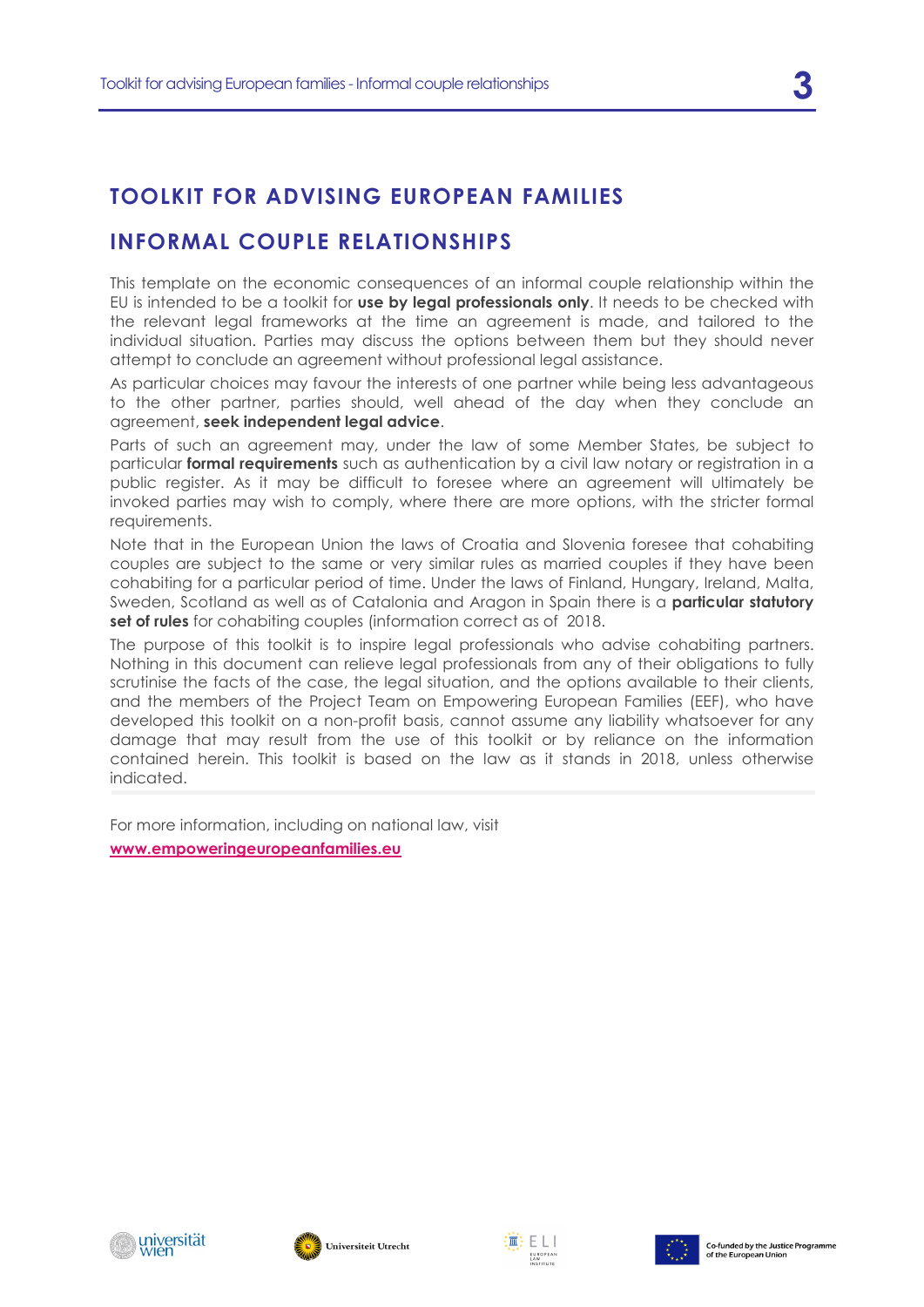







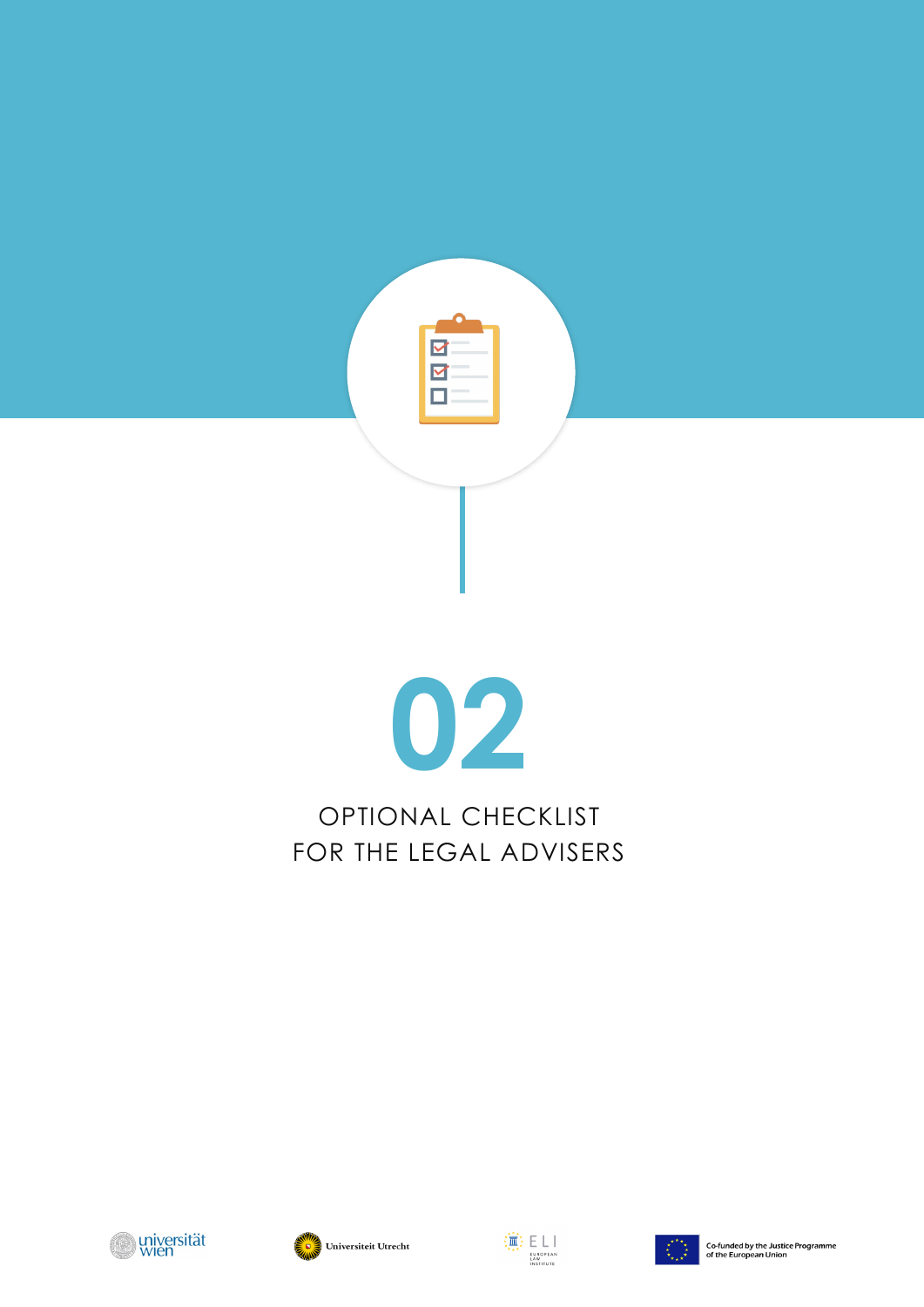# **A. OPTIONAL CHECKLIST FOR THE LEGAL ADVISERS (FOR 1ST NOTARY/ LAWYER)**

As legal adviser to:

*[insert name(s)]*

I have in particular, but not exhaustively, and as far as relevant in the individual case,

| (1) explained to my client(s) that the laws of Member States vary widely as far as<br>informal relationships are concerned and that the legal situation is not always clear.<br>Few States would apply very similar rules as for married couples or registered<br>partners. Some States' laws provide a special statutory regime for informal<br>relationships, and many States' laws would refer informal relationships to the general<br>rules of unjust enrichment, contract and property law, company and trust law, and<br>similar general regimes; |
|----------------------------------------------------------------------------------------------------------------------------------------------------------------------------------------------------------------------------------------------------------------------------------------------------------------------------------------------------------------------------------------------------------------------------------------------------------------------------------------------------------------------------------------------------------|
| (2) explained to my client(s) the laws that currently apply to their situation, and their<br>legal consequences for each of the parties, including in the event of dissolution of<br>the relationship (by separation, death etc.), as well as tax implications (e.g.<br>inheritance tax). I have also discussed likely changes in their situation (e.g. children,<br>acquisition of immovable property) and their impact in legal terms;                                                                                                                 |
| (3) explained to my client(s) the choices they have in terms of applicable law, of<br>substantive law, and of the competent court, and the legal consequences for each<br>of the parties. My explanations have included potential implications in the event of<br>dissolution of the relationship (by separation, death etc.), as well as tax implications<br>(e.g. inheritance tax);                                                                                                                                                                    |
| (4) made my client(s) aware that the court seised with a dispute may disregard their<br>choices, e.g. if, under the conflict-of-laws rules of that jurisdiction, the court applies a<br>law that is different from the law designated by the parties and/or the law applied<br>does not allow the parties to deviate from particular rules or considers cohabitation<br>agreements in general or any particular clause to violate public policy; and that the<br>court may apply overriding mandatory provisions of a different law;                     |
| (5) made my client(s) aware that it is advisable to each make a will, or to make<br>similar arrangements that may be available under the applicable laws, if they wish<br>to benefit their partner. This is to avoid a situation where the court and/or the<br>applicable law does not recognise their relationship with regard to intestate<br>succession and/or with regard to the distribution of property upon death;                                                                                                                                |
| (6) made my client(s) aware that it is advisable to give separate and specific<br>mandates concerning healthcare decisions, end-of-life decisions, and other<br>decisions in cases of incapacity and/or emergency;                                                                                                                                                                                                                                                                                                                                       |







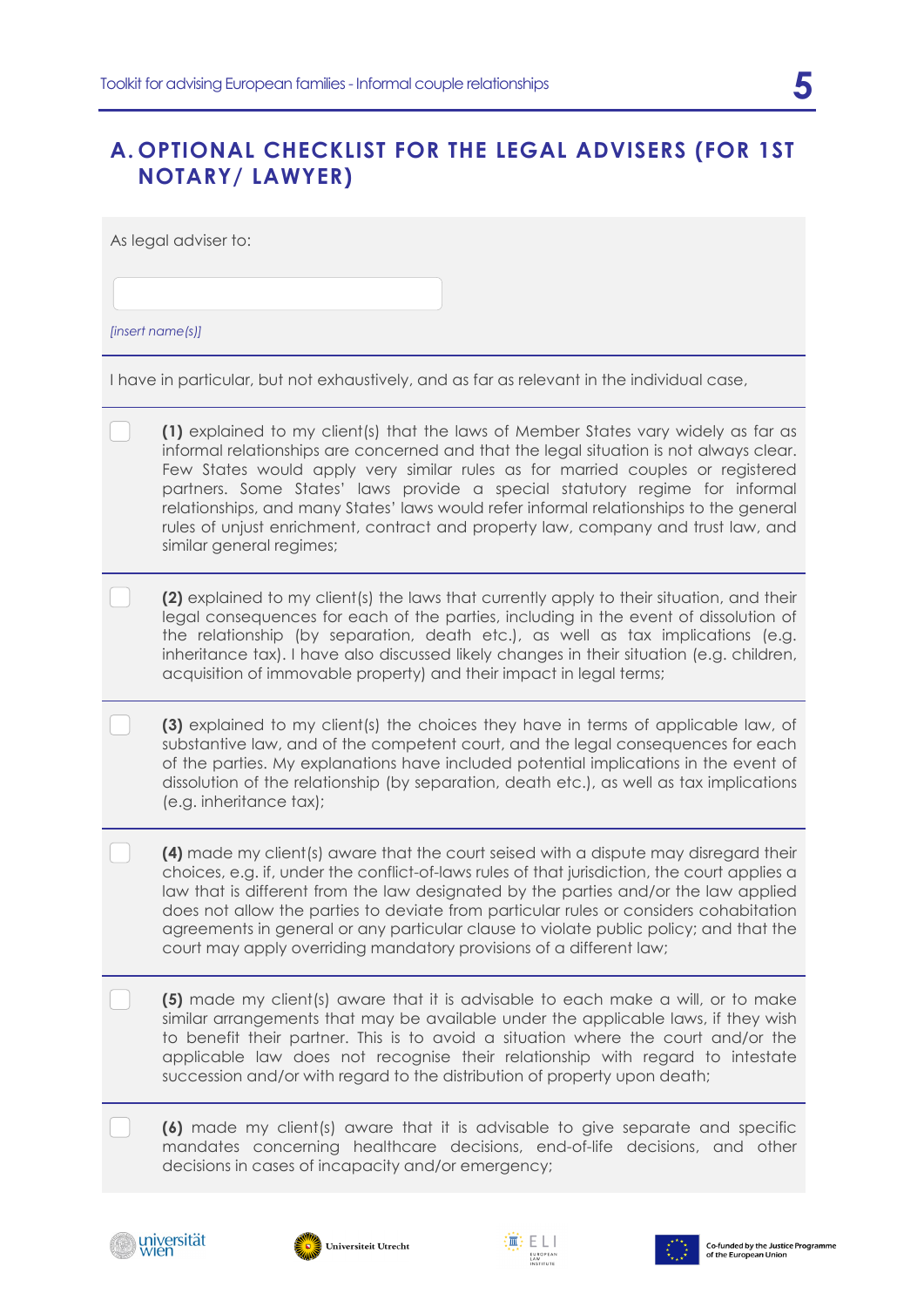- **(7)** made my client(s) aware that it may be advisable to conclude a separate and more detailed contract whenever they make important economic decisions affecting both of them, e.g. one of the partners buys immovable property and the other contributes to its improvement, or pays for the daily expenses;
- **(8)** explained to my client(s), where applicable, any particular limits concerning cases where one of them, or both, is/are still married to or in a registered partnership with a third party;
- **(9)** made my client(s) aware that, when dealing with third parties (e.g. when selling or buying property) internal agreements relating to property will usually not take effect vis-à-vis third parties where these third parties were unaware of these agreements;
	- **(10)** made my client(s) aware of the fact that they should always, before going to court, consider options of out-of-court dispute resolution, in particular, where available, family mediation, and that they might wish to conclude a separate mediation agreement;
	- **(11)** explained to my client(s) any applicable formal requirements in relation to this agreement and made sure they understand how to comply.





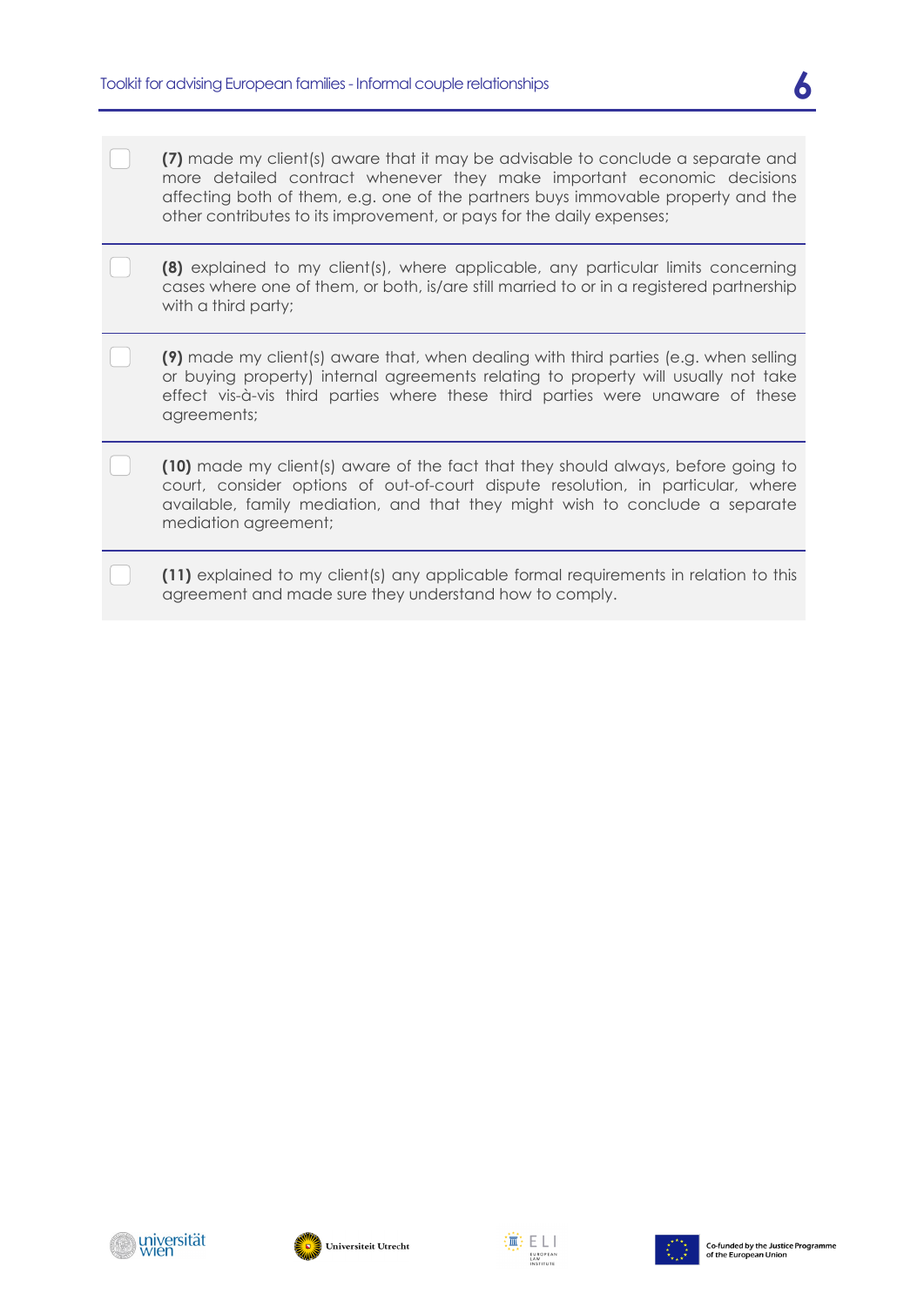# **B. OPTIONAL CHECKLIST FOR THE LEGAL ADVISERS (FOR 2ND NOTARY/LAWYER)**

As legal adviser to:

*[insert name(s)]*

I have in particular, but not exhaustively, and as far as relevant in the individual case,

| indivo in particular, but not oxitablition, and as far as following in the individual case,                                                                                                                                                                                                                                                                                                                                                                                                                                                              |
|----------------------------------------------------------------------------------------------------------------------------------------------------------------------------------------------------------------------------------------------------------------------------------------------------------------------------------------------------------------------------------------------------------------------------------------------------------------------------------------------------------------------------------------------------------|
| (1) explained to my client(s) that the laws of Member States vary widely as far as<br>informal relationships are concerned and that the legal situation is not always clear.<br>Few States would apply very similar rules as for married couples or registered<br>partners. Some States' laws provide a special statutory regime for informal<br>relationships, and many States' laws would refer informal relationships to the general<br>rules of unjust enrichment, contract and property law, company and trust law, and<br>similar general regimes; |
| (2) explained to my client(s) the laws that currently apply to their situation, and their<br>legal consequences for each of the parties, including in the event of dissolution of<br>the relationship (by separation, death etc.), as well as tax implications (e.g.<br>inheritance tax). I have also discussed likely changes in their situation (e.g. children,<br>acquisition of immovable property) and their impact in legal terms;                                                                                                                 |
| (3) explained to my client(s) the choices they have in terms of applicable law, of<br>substantive law, and of the competent court, and the legal consequences for each<br>of the parties. My explanations have included potential implications in the event of<br>dissolution of the relationship (by separation, death etc.), as well as tax implications<br>(e.g. inheritance tax);                                                                                                                                                                    |
| (4) made my client(s) aware that the court seised with a dispute may disregard their<br>choices, e.g. if, under the conflict-of-laws rules of that jurisdiction, the court applies a<br>law that is different from the law designated by the parties and/or the law applied<br>does not allow the parties to deviate from particular rules or considers cohabitation<br>agreements in general or any particular clause to violate public policy; and that the<br>court may apply overriding mandatory provisions of a different law;                     |
| (5) made my client(s) aware that it is advisable to each make a will, or to make<br>similar arrangements that may be available under the applicable laws, if they wish<br>to benefit their partner. This is to avoid a situation where the court and/or the<br>applicable law does not recognise their relationship with regard to intestate<br>succession and/or with regard to the distribution of property upon death;                                                                                                                                |
| (6) made my client(s) aware that it is advisable to give separate and specific<br>mandates concerning healthcare decisions, end-of-life decisions, and other<br>decisions in cases of incapacity and/or emergency;                                                                                                                                                                                                                                                                                                                                       |
|                                                                                                                                                                                                                                                                                                                                                                                                                                                                                                                                                          |







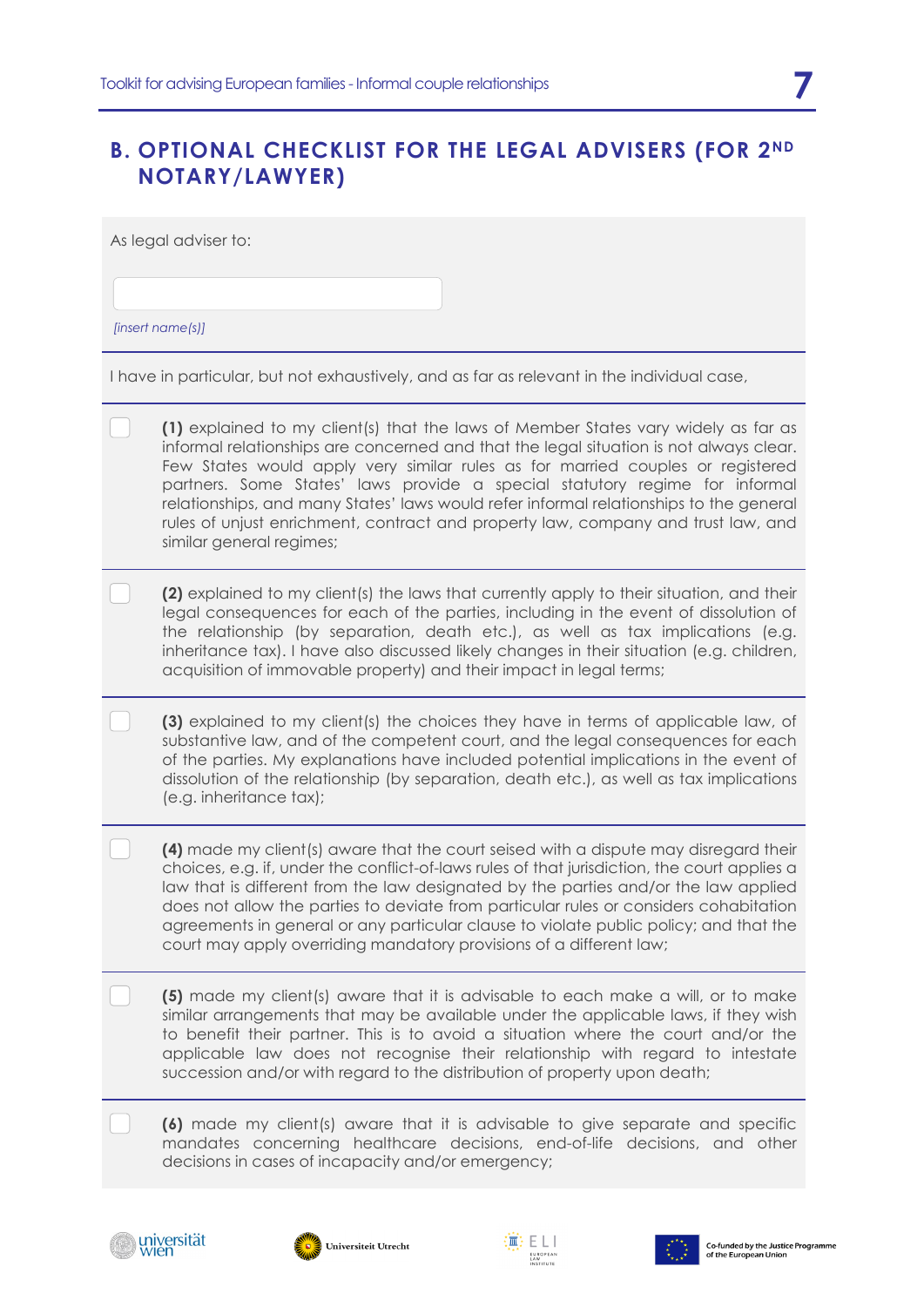- **(7)** made my client(s) aware that it may be advisable to conclude a separate and more detailed contract whenever they make important economic decisions affecting both of them, e.g. one of the partners buys immovable property and the other contributes to its improvement, or pays for the daily expenses;
- **(8)** explained to my client(s), where applicable, any particular limits concerning cases where one of them, or both, is/are still married to or in a registered partnership with a third party;
- **(9)** made my client(s) aware that, when dealing with third parties (e.g. when selling or buying property) internal agreements relating to property will usually not take effect vis-à-vis third parties where these third parties were unaware of these agreements;
	- **(10)** made my client(s) aware of the fact that they should always, before going to court, consider options of out-of-court dispute resolution, in particular, where available, family mediation, and that they might wish to conclude a separate mediation agreement;
	- **(11)** explained to my client(s) any applicable formal requirements in relation to this agreement and made sure they understand how to comply.





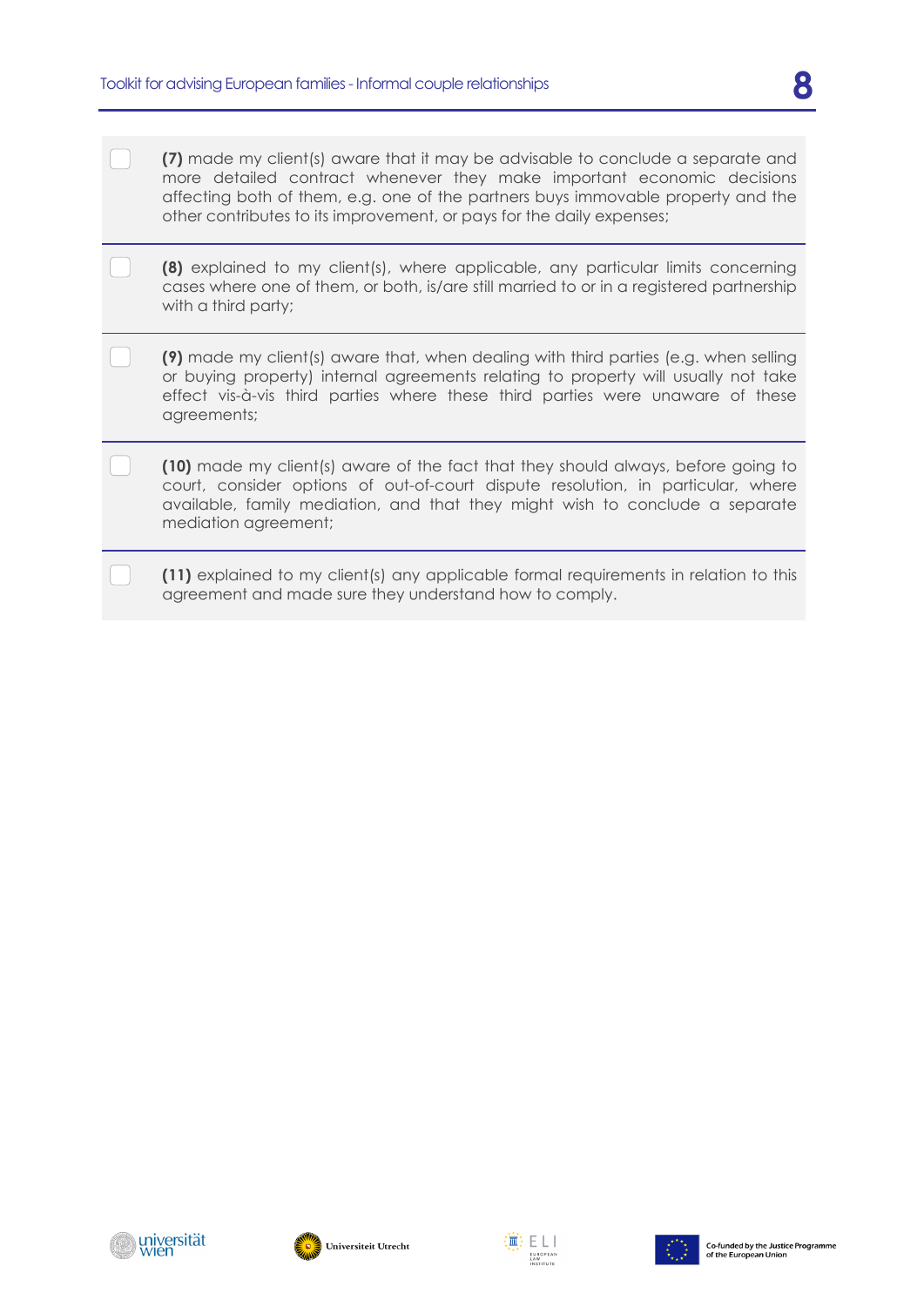









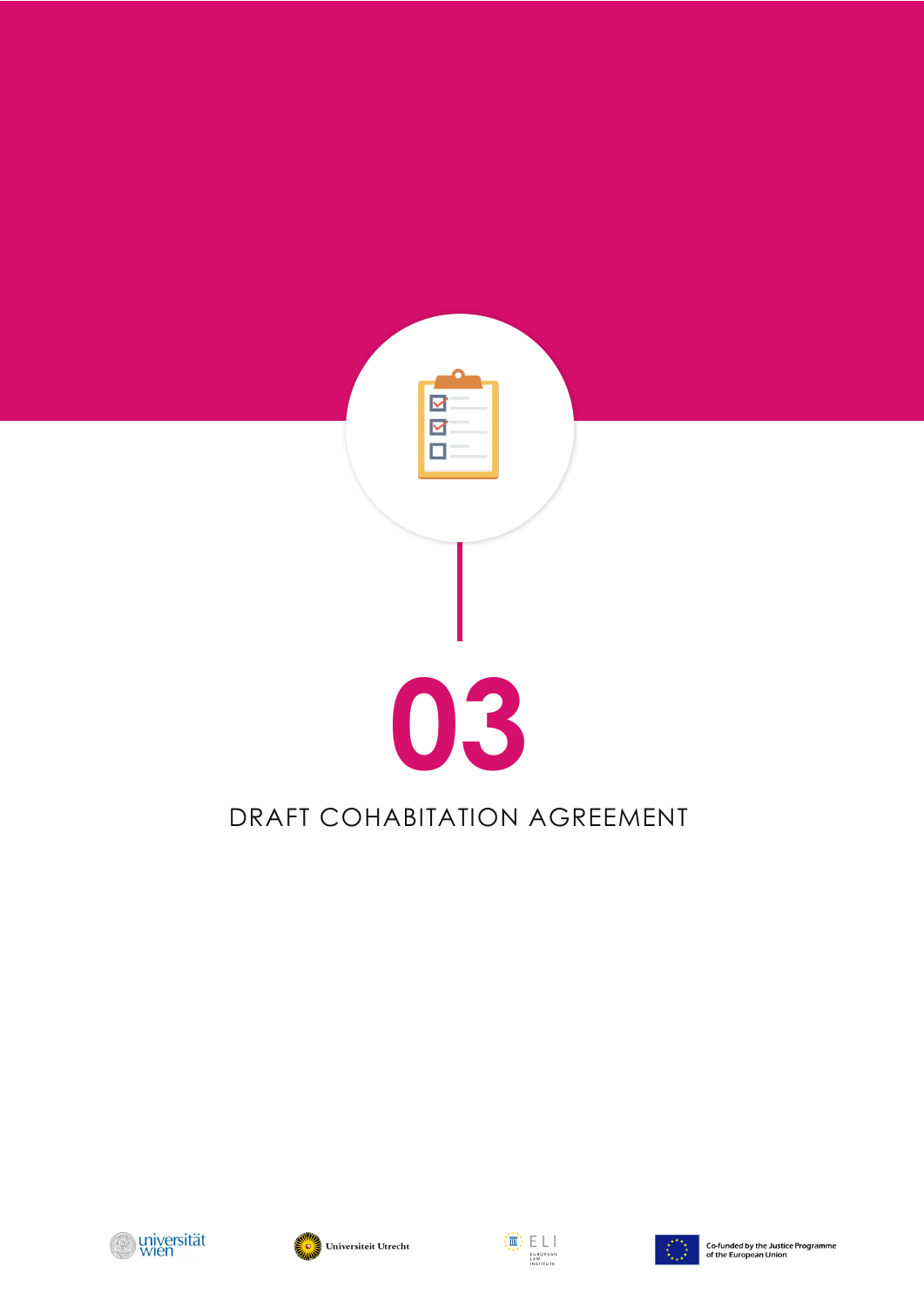# **DRAFT COHABITATION AGREEMENT WITHIN THE EU**

| <b>Between:</b>                             |                                                                                                                                                                                  |
|---------------------------------------------|----------------------------------------------------------------------------------------------------------------------------------------------------------------------------------|
| Name:                                       | [name of partner]                                                                                                                                                                |
| Born:                                       | [date]                                                                                                                                                                           |
| In:                                         | [place]                                                                                                                                                                          |
| Sex:                                        | Not disclosed<br>Female<br>Male                                                                                                                                                  |
| Nationality: <sup>1</sup>                   |                                                                                                                                                                                  |
| Current habitual<br>residence: <sup>2</sup> |                                                                                                                                                                                  |
| Refugee status: <sup>3</sup>                | Yes, status as follows:<br>No                                                                                                                                                    |
| Identity number and<br>type (optional):4    |                                                                                                                                                                                  |
| Family status:                              | not bound by any formalised relationship<br>bound by the following formalised relationship<br>(marriage, registered partnership, formalised cohabitation)<br>with a third party: |
|                                             |                                                                                                                                                                                  |
|                                             |                                                                                                                                                                                  |
|                                             |                                                                                                                                                                                  |





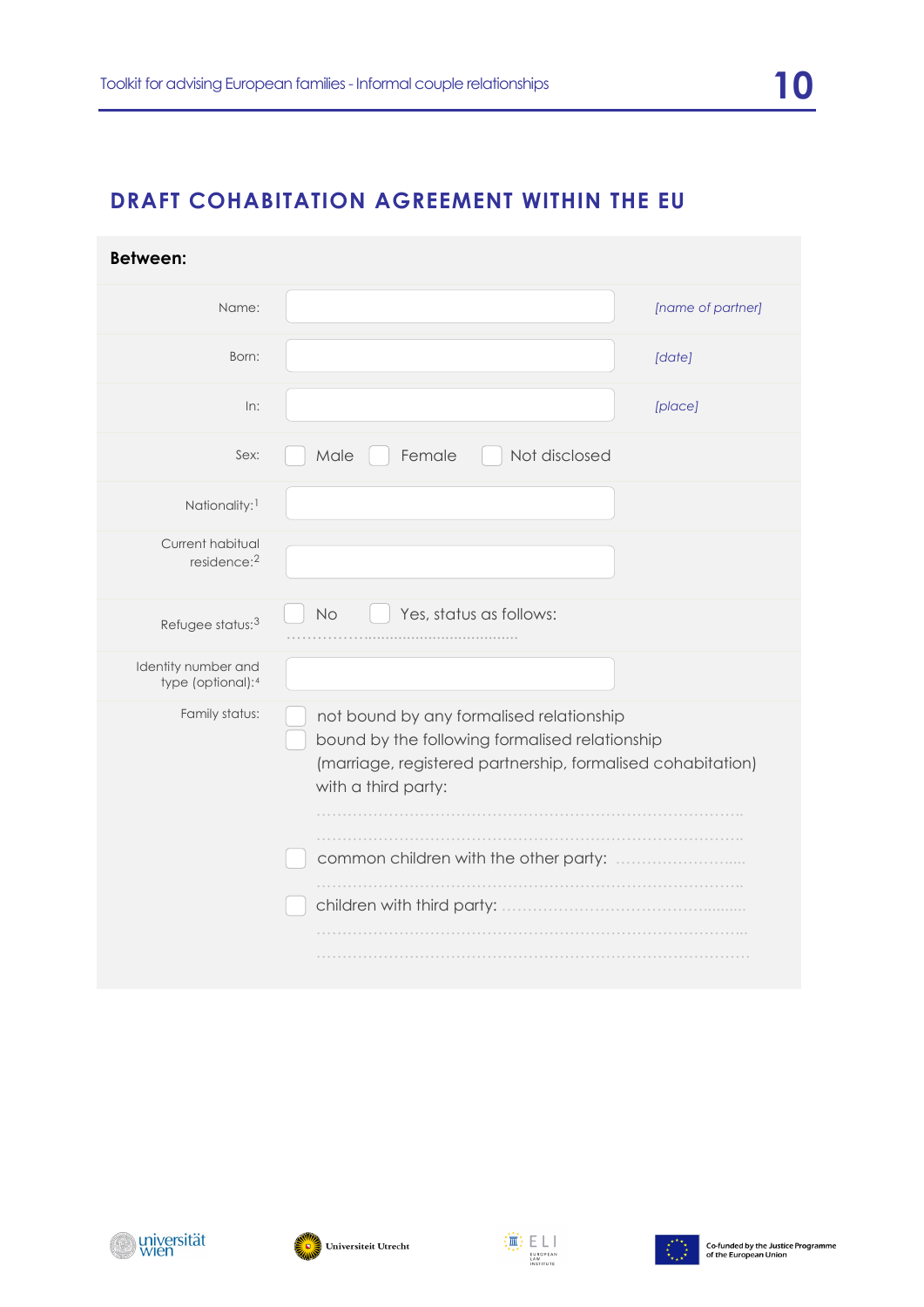| And:                                    |                                                                                                                                                                                  |
|-----------------------------------------|----------------------------------------------------------------------------------------------------------------------------------------------------------------------------------|
| Name:                                   | [name of partner]                                                                                                                                                                |
| Born:                                   | [date]                                                                                                                                                                           |
| In:                                     | [place]                                                                                                                                                                          |
| Sex:                                    | Female<br>Not disclosed<br>Male                                                                                                                                                  |
| Nationality:                            |                                                                                                                                                                                  |
| Current habitual<br>residence:          |                                                                                                                                                                                  |
| Refugee status:                         | Yes, status as follows:<br><b>No</b>                                                                                                                                             |
| Identity number and<br>type (optional): |                                                                                                                                                                                  |
| Family status:                          | not bound by any formalised relationship<br>bound by the following formalised relationship<br>(marriage, registered partnership, formalised cohabitation)<br>with a third party: |







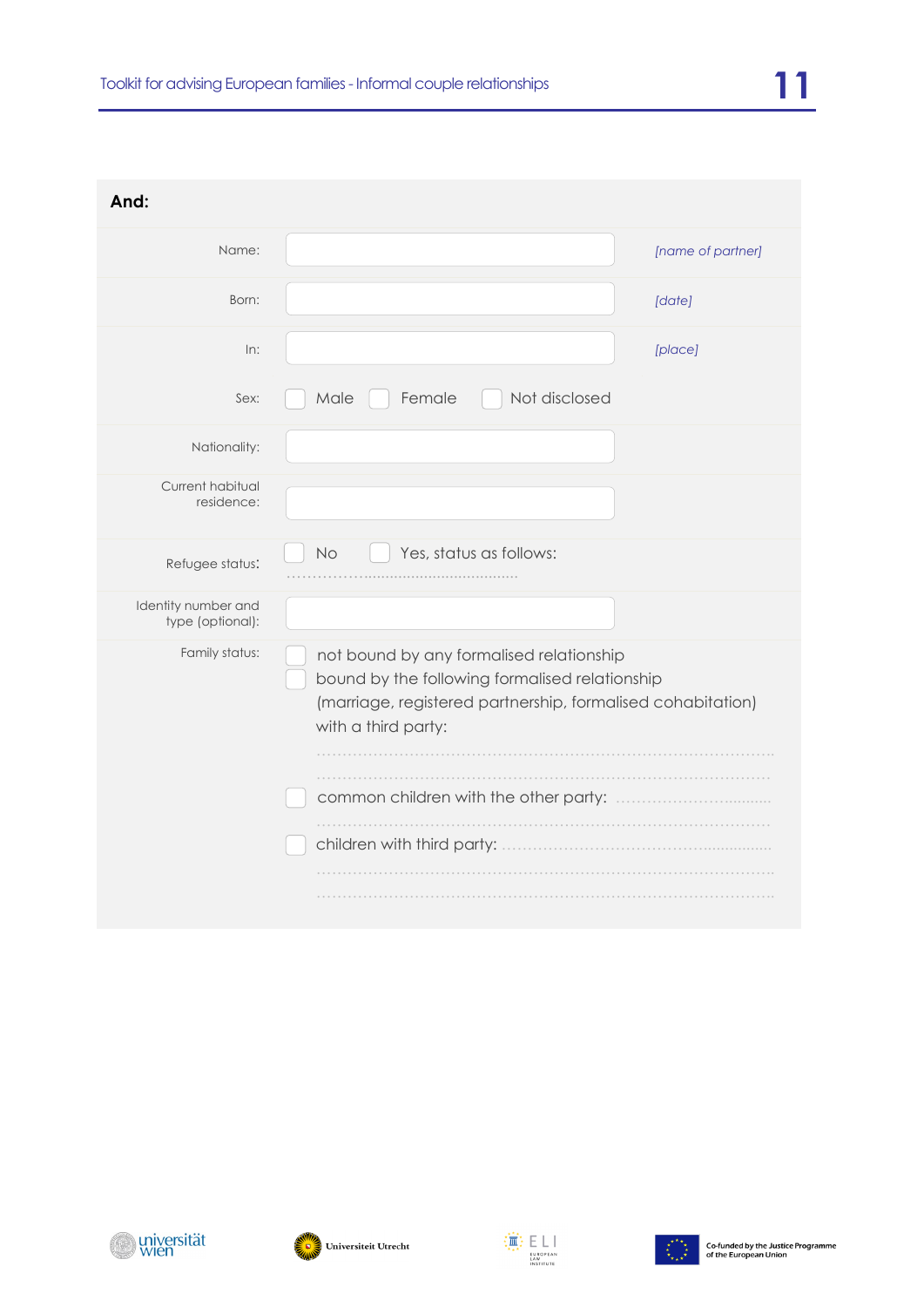#### **Who have been or will be cohabiting since/from**

*[date/year, if only approximation]*







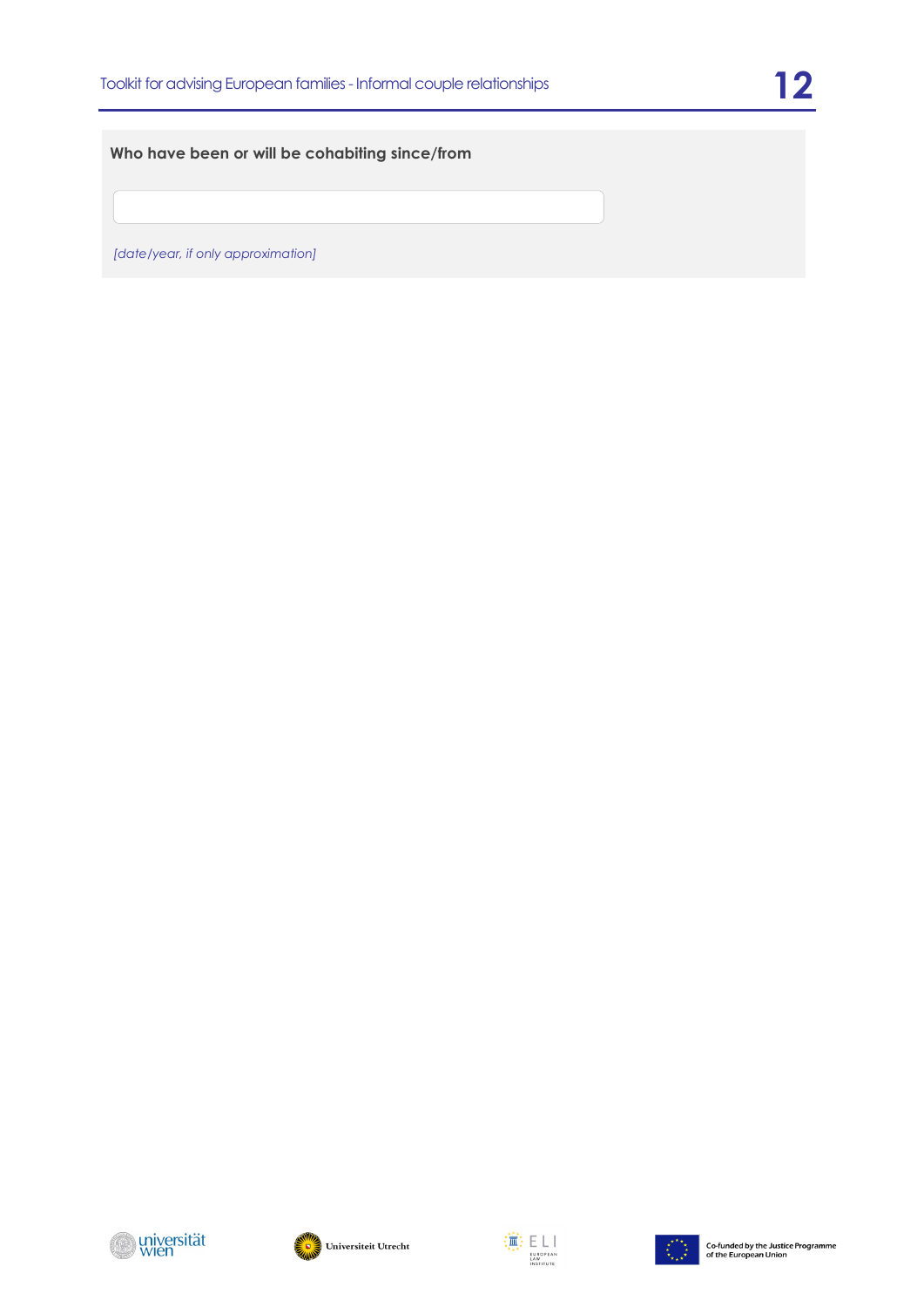| 2 | The parties hereby declare that<br>Please tick, specify, and attach as applicable and relevant.                                                                                                                                                                  |
|---|------------------------------------------------------------------------------------------------------------------------------------------------------------------------------------------------------------------------------------------------------------------|
|   | at the time this Agreement is concluded, they each have the<br>property, assets and debts in countries as specified in Annex                                                                                                                                     |
|   | the following agreements regarding their relationship or property and other issues<br>addressed in this document exist and have been attached in copy: <sup>5</sup><br>[details such as no. of annex, type of agreement, date of agreement, registration number] |







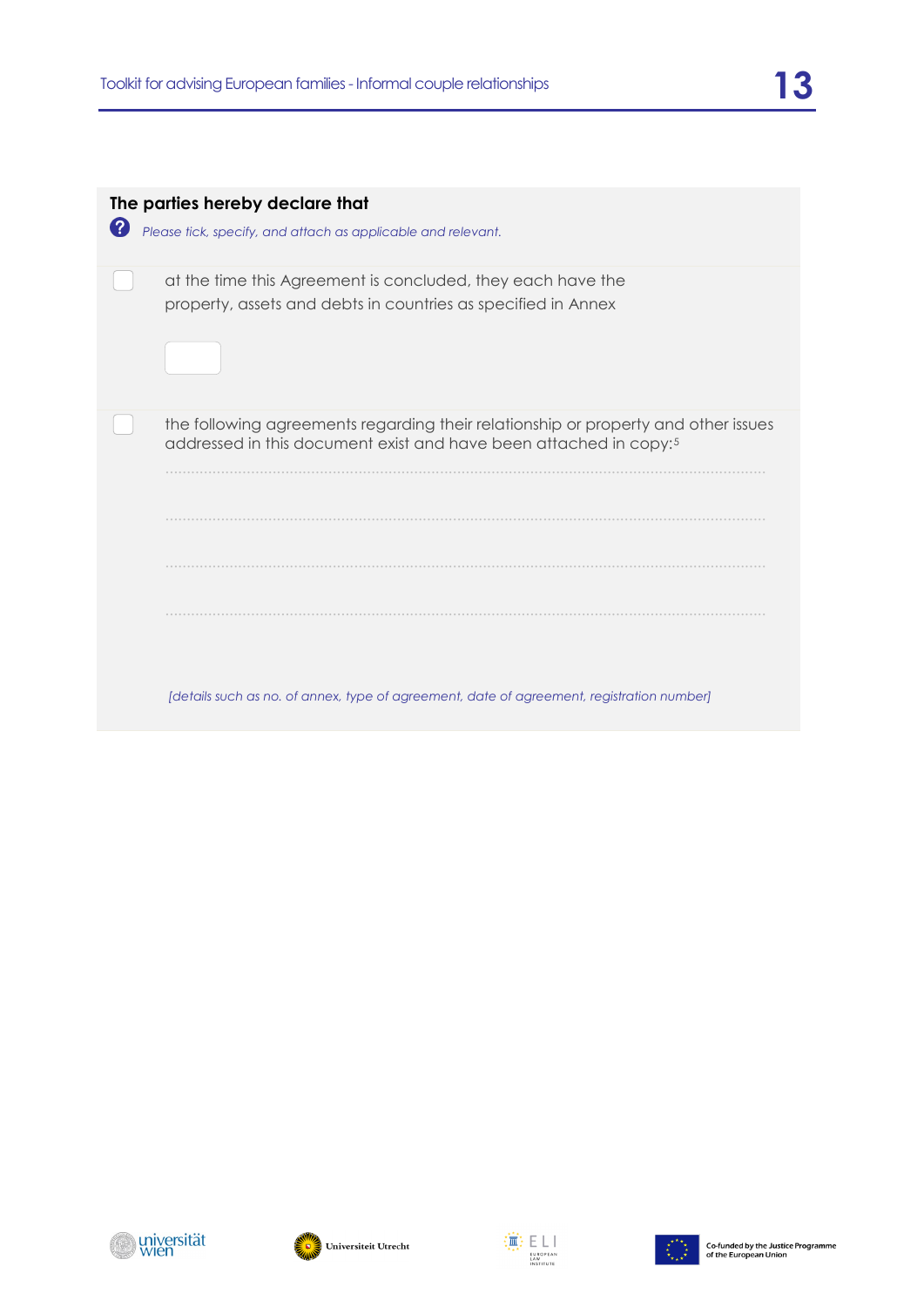### **PREAMBLE**

The parties have not entered into a formalised family relationship with each other but have drawn up the present Agreement regarding the economic consequences<sup>[6](#page-31-5)</sup> of their relationship and the dissolution thereof, and more specifically:

- substantive law issues with regard to ownership in household objects, allocation of the family home and household objects, as well as financial adjustment at the end of the relationship (I. and II.);
- the applicable law, dispute resolution and competent courts (III); and
- **final provisions (IV.).**

All issues that have not been addressed in this Agreement, including issues of interpretation and implementation of the choices made, shall be governed by the rules of the otherwise applicable law, failing that by considerations of equity and fairness, respecting to the utmost extent possible the preferences which the parties have expressed in this Agreement.

The parties are aware that their choices and preferences expressed under I. to IV. may, in full or in part, fail to be recognised by the courts<sup>[7](#page-31-6)</sup> of a number of EU Member States, and that they may not be effective vis-à-vis third parties. In this situation, the parties wish the Agreement to remain in place as far as possible and to be interpreted in a more flexible manner in order to give maximum effect to their joint preferences.

The parties are also aware that their choices may have implications for the way property is dealt with upon the death of one of them, but only insofar as this agreement gives rise to rights and obligations that are passed on to the deceased party's estate and heirs. In contrast, this Agreement does not affect the law of succession. **In order to produce effects under succession law the parties have to make separate dispositions of property upon death[8](#page-31-7) which they are recommended to do if they wish to benefit their partner.**

The parties are equally aware that, in order to give the provisions in this agreement the maximum effect possible and to achieve further effects the parties may deem desirable, it is advisable to give each other separate mandates concerning the acquisition of household objects and selected other issues. Simple mandates are included in the same toolkit as this agreement, but the parties may wish to give each other special mandates, including for situations of enduring lack of capacity, under the applicable national laws.<sup>[9](#page-32-0)</sup>







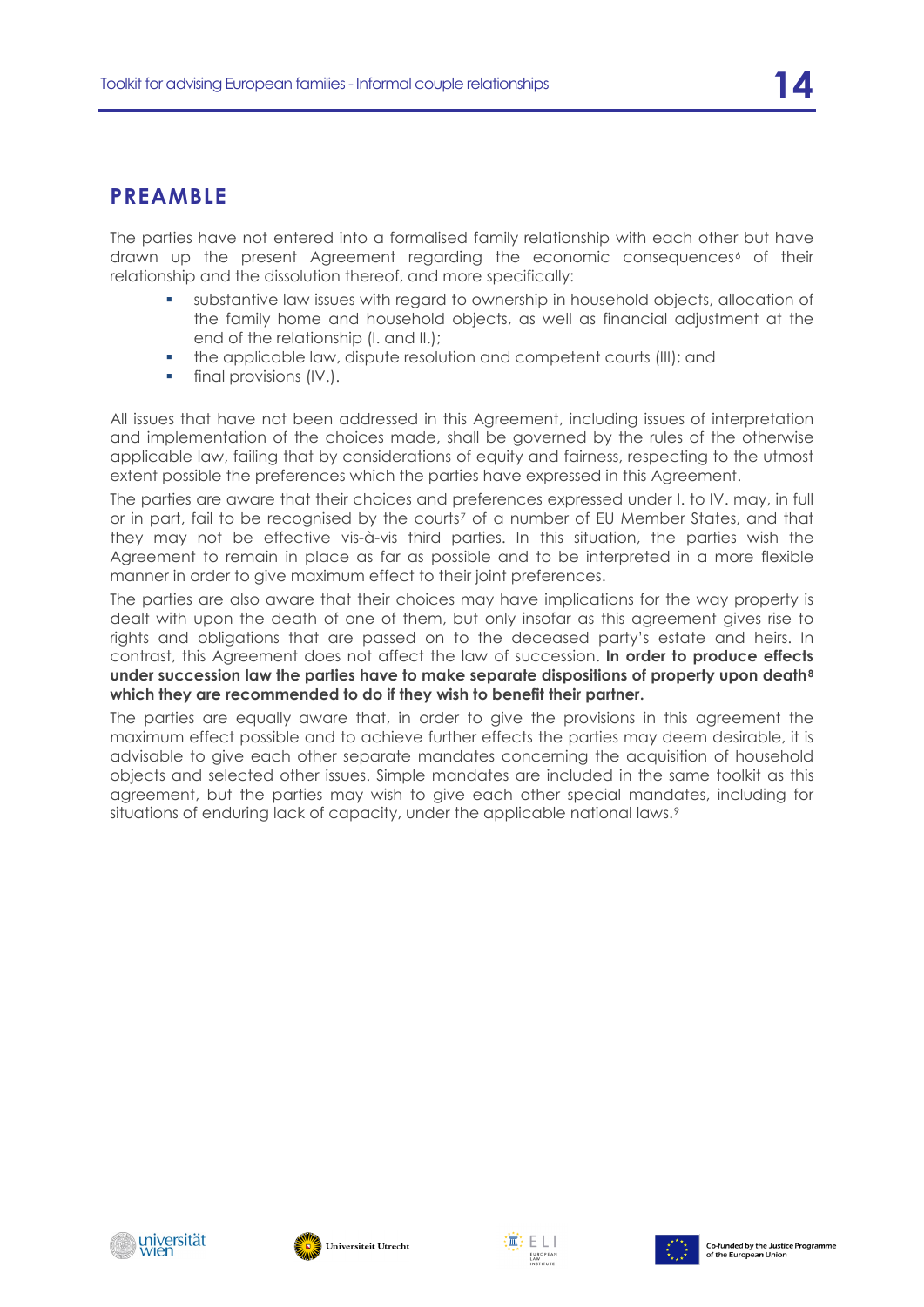# **I. HOUSEHOLD OBJECTS AND FAMILY HOME**

#### **1. PROPERTY ISSUES REGARDING HOUSEHOLD OBJECTS**

*P* If parties do not tick one of the boxes under point 1 the functionally equivalent statutory rules will apply by *default. If parties do not tick a box but nevertheless wish to opt out of particular statutory rules they have to do so under point 3 regarding Special agreements.*

The parties hereby agree on the following general property arrangement for any movable property that actually serves, or is by its initial owner dedicated to serve, their shared household in the widest sense ('household objects'):

*Parties must tick only one of the following boxes.*

#### **Rebuttable presumption of co-ownership**

Household objects will be owned by the party who acquired them. However, where exclusive ownership of only one party cannot be established it is presumed that household objects are owned by both parties equally.

#### **Co-ownership**

The parties agree that objects serving the shared household will be owned by both parties, regardless of who acquired them in the first place, and that they will take all steps that may be required under the law applicable to their property rights in order to achieve this result. Where necessary steps have failed to be taken the parties will, upon the end of the relationship, put each other, as far as possible, into the same economic position as they would each have had if co-ownership had been established.

However, they wish to exclude the following:

 $\,bullet\,$  The list below is exhaustive, i.e. where a box has not been ticked this shall mean the parties want the *relevant property to be included even where this property would be excluded by default rules under the designated law. The designated law still decides about issues of, e.g., how to interpret a particular item or any other details not explicitly dealt with by the parties.*

 ………………………………….…………………………………………………………………. ………………………………….………………………………………………………………….

**objects a partner already owned before the establishment of** 

#### **a shared household**

inherited objects

- clothes and similar personal belongings
- money (including bank accounts)
- objects received as a gift from a third party
- motor vehicles and boats
- pets and other animals







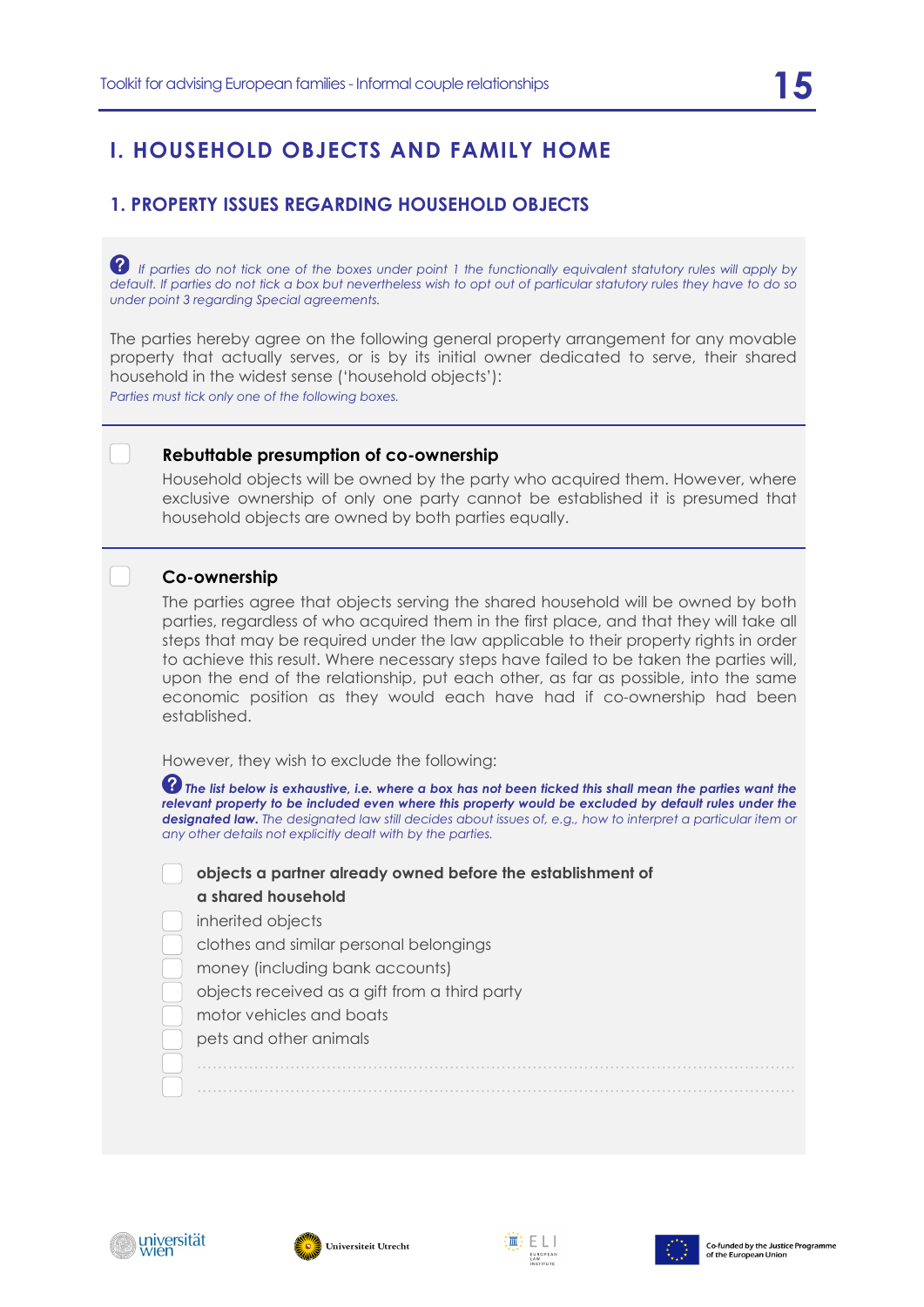#### **2. TEMPORARY ALLOCATION OF FAMILY HOME AND HOUSEHOLD OBJECTS**

 *If parties do not tick this box the functionally equivalent statutory rules will still apply by default. If parties do not tick this box but nevertheless wish to opt out of particular statutory rules under the applicable law they have to do so under point 3 regarding Special agreements.*

The parties hereby agree that, at the end of the relationship, the family home and household objects shall be reallocated to one of the parties on a temporary basis where this is justified by urgent needs of that party and/or the best interests of children and taking into account any legitimate interest of the other party or that party's estate/heirs. The parties also agree that this reallocation shall occur irrespective of ownership and must not be undermined by any transactions concerning the property on the part of the owner. The party benefitting from the reallocation shall bear all running costs during the time of reallocation and shall provide compensation if and insofar as this is fair.

 *By ticking this box parties strive to ensure a partner urgently in need of the family home does not have to leave the home just because it is owned by the other partner.*

#### **3. SPECIAL AGREEMENTS (E.G. CONCERNING EXCLUSION, CONDITIONS, DURATION)**







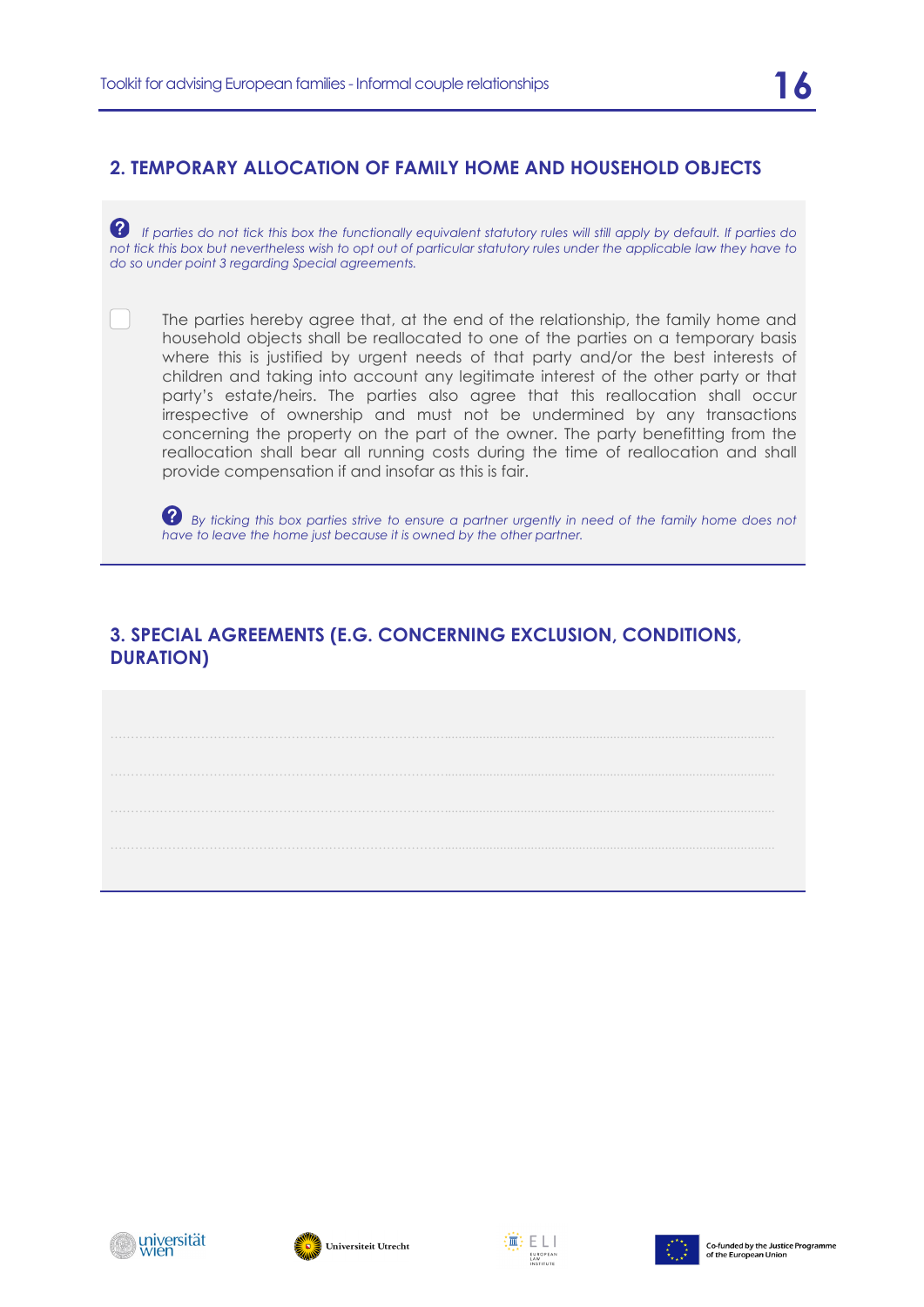#### **II. FINANCIAL ADJUSTMENT AT THE END OF THE RELATIONSHIP**

#### **1. DIRECT INVESTMENT OF FUNDS IN THE OTHER PARTY'S PROPERTY**

 *If parties do not tick this box the functionally equivalent statutory rules will still apply by default. If parties do not tick this box but nevertheless wish to opt out of particular statutory rules under the applicable law they have to do so under point 5 regarding Special agreements.*

The parties hereby agree that a party shall be entitled to reimbursement by the other party if she/he has directly invested funds in property owned by the other party, or paid the other party's debts, and insofar as this results in a significant*[10](#page-32-1)* economic advantage on the part of the other party or his/her estate/heirs.

This reimbursement shall be for

| the indexed amount invested |  |
|-----------------------------|--|
|                             |  |

the amount invested plus[11](#page-32-2) ………………….…………………………………….

No right to such reimbursement exists to the extent that the investment was agreed to be made as a gift or as part of the first party's regular contribution to the shared household.

#### **2. LABOUR AND OTHER INVESTMENT IN THE SHARED HOUSEHOLD OR JOINT LIFE**

 *If parties do not tick this box the functionally equivalent statutory rules will still apply by default. If parties do not tick this box but nevertheless wish to opt out of particular statutory rules under the applicable law they have to do so under point 5 regarding Special agreements.*

The parties hereby agree that a party shall be entitled to fair compensation by the other party if, he/she has assisted, through contributions for the benefit of the other party or of the shared household or joint life, the other party in accumulating or retaining his/her property so that a division of assets solely on the basis of ownership would result in a lasting<sup>[12](#page-32-3)</sup> and significant economic advantage on the part of the other party or his/her estate/heirs.

Relevant contributions may, in particular, be:

- **•** household work and care for children living in the same household;
- use of one party's funds for the shared household;
- **care provided for the other party's family members;**
- **•** care provided for family members where there was a legal or strong moral duty on both parties to provide such care;
- labour invested in the improvement or maintenances of property owned by the other party; or
- any other similar contribution.







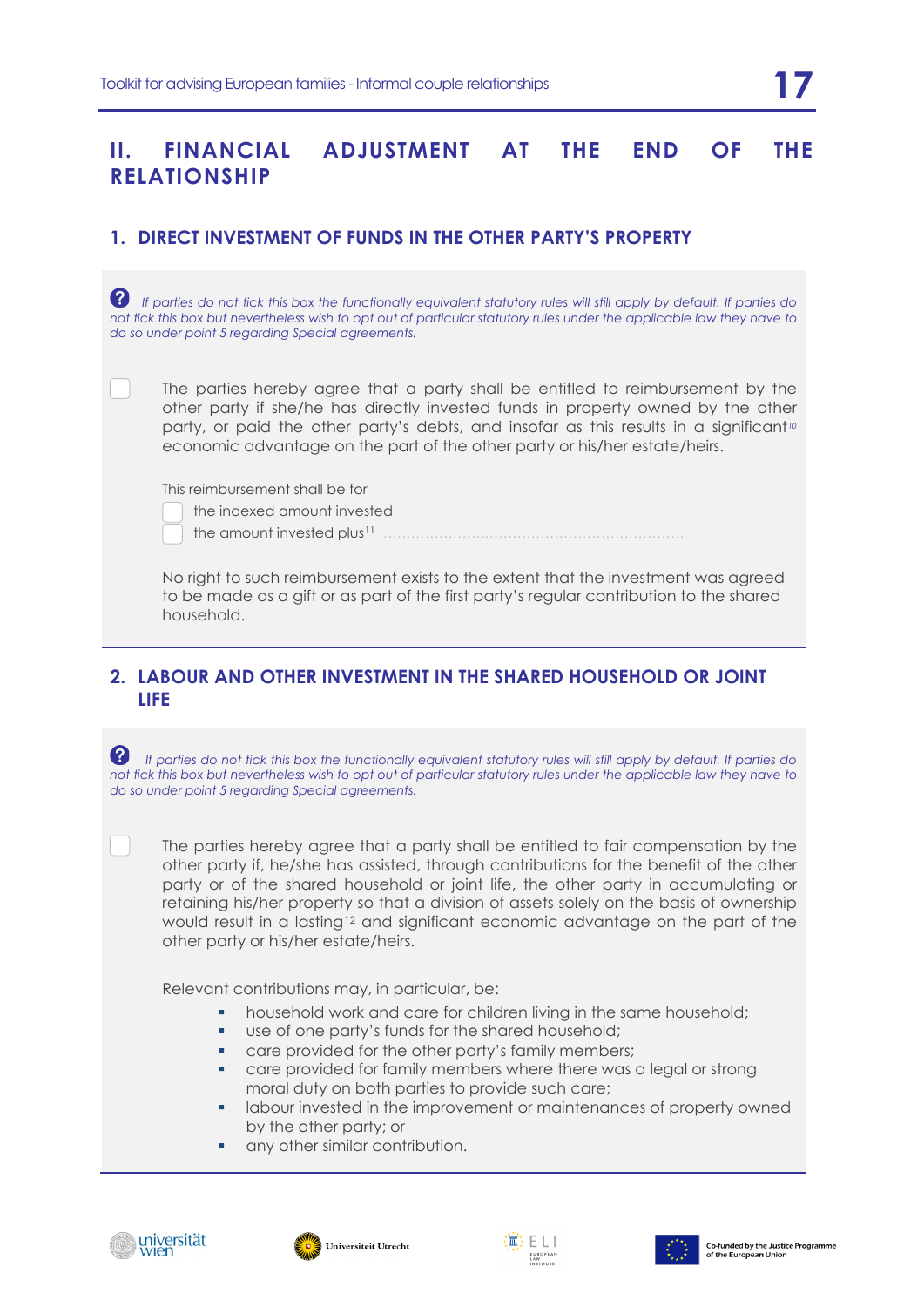#### **3. MAINTENANCE**

**<sup>2</sup>** If parties do not tick this box the statutory rules will still apply by default. If parties do not tick this box but *nevertheless wish to opt out of particular statutory rules under the applicable law they have to do so under point 5 regarding Special agreements.*

The parties hereby agree that a party shall be entitled to fair economic support by the other party if, due to his or her contributions for the benefit of the other party or of the shared household or joint life, as defined in points 1 and 2, she/he has become dependent on the other party and, despite best efforts, does not have sufficient means or earning capacity to maintain him- or herself.

This support shall be provided for a maximum period of after separation.

No right to economic support exists to the extent that

- the other party would, by providing support, be deprived of the means necessary for at least the same standard of living as is enjoyed by the party entitled to support; or
- the party entitled to support has entered into a new relationship with a third party and could, in the circumstances, be expected to be maintained by that third party; or
- the contributions made by the party requesting support were made despite the express disagreement of the other party and without the other party gaining any substantial advantage from the contributions.

#### **4. TIME LIMIT FOR CLAIMS**

Any claims arising from points 1- 3 above must be raised within

(e.g. three) years from the end of the relationship. Maintenance cannot be claimed retroactively.

### **5. SPECIAL AGREEEMENTS (E.G. CONCERNING CALCULATION)**







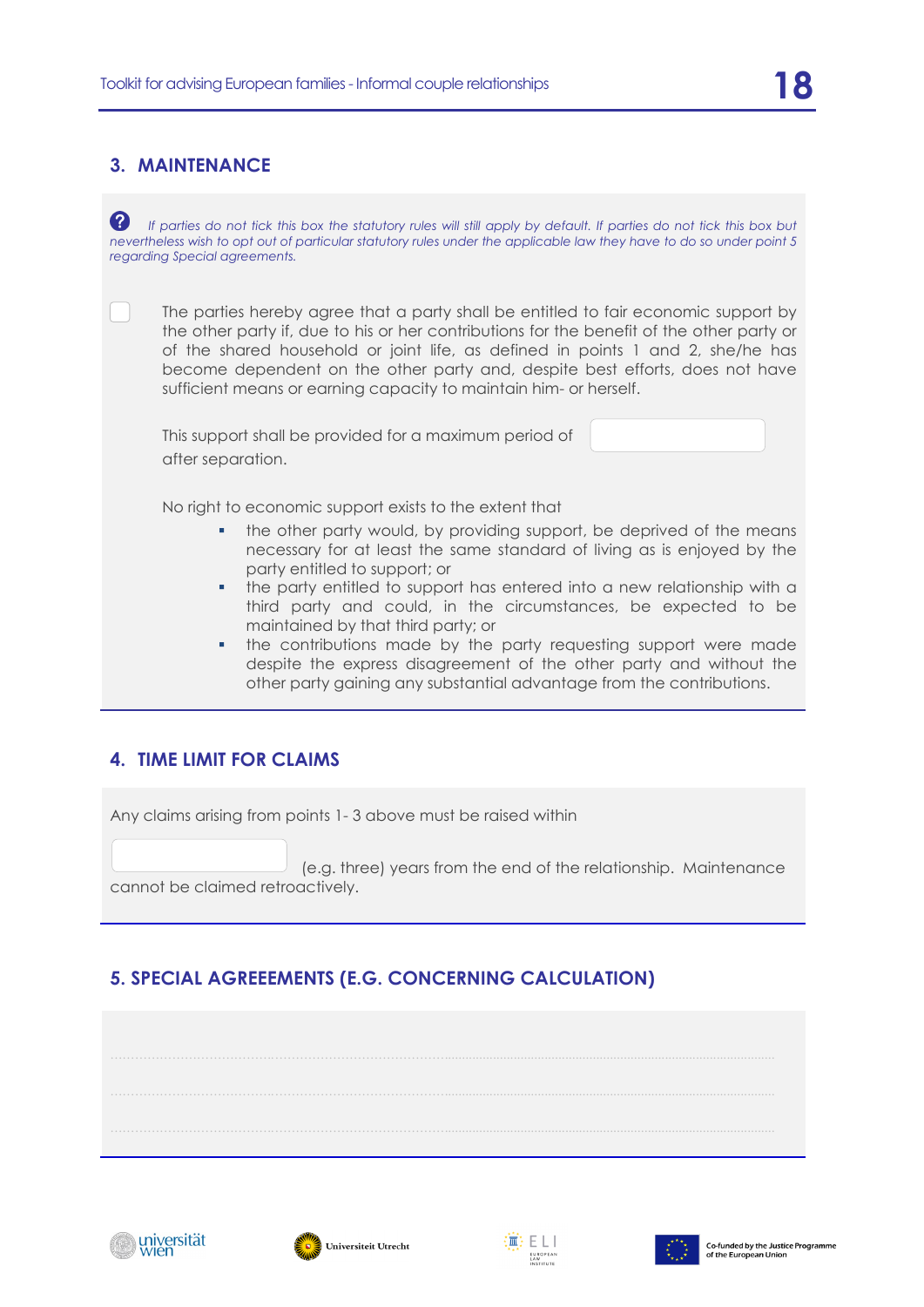### **III. APPLICABLE LAW, DISPUTE RESOLUTION, AND COMPETENT COURT**

#### **1. APPLICABLE LAW**

As far as the law applicable is subject to their choice the parties hereby designate as the law applicable to this contract and the issues addressed therein

the law of

*[chosen country/territorial jurisdiction]*

*Legal effects of this choice-of-law clause are very limited, and courts in many Member States might disregard it.[13](#page-32-4)*

*Parties are, in any case, well advised to choose the law of a country with which they have a close connection.*

#### **2. ALTERNATIVE DISPUTE RESOLUTION**

The parties agree that going to court is only a means of last resort and that all disputes arising from their relationship or its dissolution shall, if possible and appropriate, be settled amicably by way of alternative dispute resolution, e.g. mediation.

 *Legal effects of this clause are very limited, and courts in many Member States might disregard it, but*  parties should still tick this box if they believe family mediation should definitely be tried before going to *court.*

### **3. CHOICE OF COURT**

As far as the competent court is subject to their choice the parties hereby designate as the courts that have exclusive jurisdiction to hear any case arising from matters addressed in this Agreement

the courts of

*[chosen country/territorial jurisdiction]*

*Legal effects of this choice-of-court clause are very limited.[14](#page-32-5) Parties are, in any case, well advised to choose the courts of a country with which they have a close connection.*







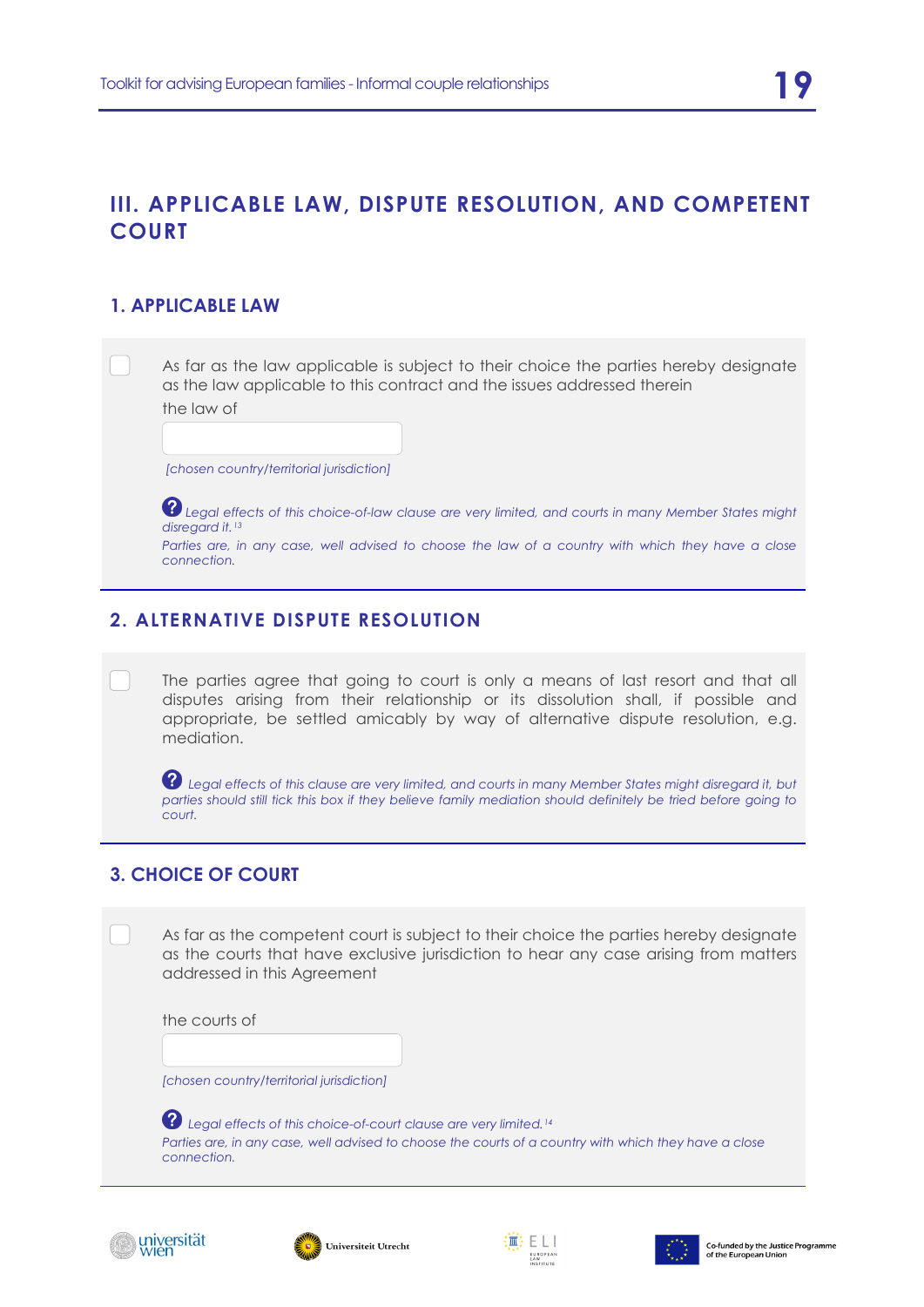# **IV. FINAL PROVISIONS**

- 1. The parties hereby agree that they will deal with each other in **good faith** and in particular that they will **fully disclose** their assets and debts to the other cohabiting partner whenever the other cohabiting partner has a legitimate interest in obtaining the information.
- 2. The parties agree that in cases of **exceptional hardship**, including situations such as where the relationship was of short duration or in the event of serious unilateral misconduct, each of them can apply to the competent court for the adjustment of the effects of this Agreement.
- 3. Any clause in this Agreement shall be interpreted in accordance with **good faith**. In the event any clause in this Agreement, in full or in part, fails to be **valid and/or enforceable** the remaining clauses shall remain unaffected but may need to be interpreted in a more flexible manner in order to give maximum effect to the parties' preferences expressed in this document.
- 4. This Agreement may only **be amended** by mutual consent. Any amendments shall be made in writing, dated and signed by both parties and in accordance with such additional formal requirements as may apply.
- 5. The parties should **review this Agreement** at regular intervals, and definitely when their situation changes, e.g. when the habitual residence or nationality of both or one of them changes, or the parties have children, or one of them takes on, or leaves, employment or self-employed work. The parties are also aware that laws may change, and will therefore keep it under review.
- 6. The parties wish this Agreement to enter into force on



The parties want their choices made in this document to take precedence over any conflicting choices they may have made in earlier agreements.







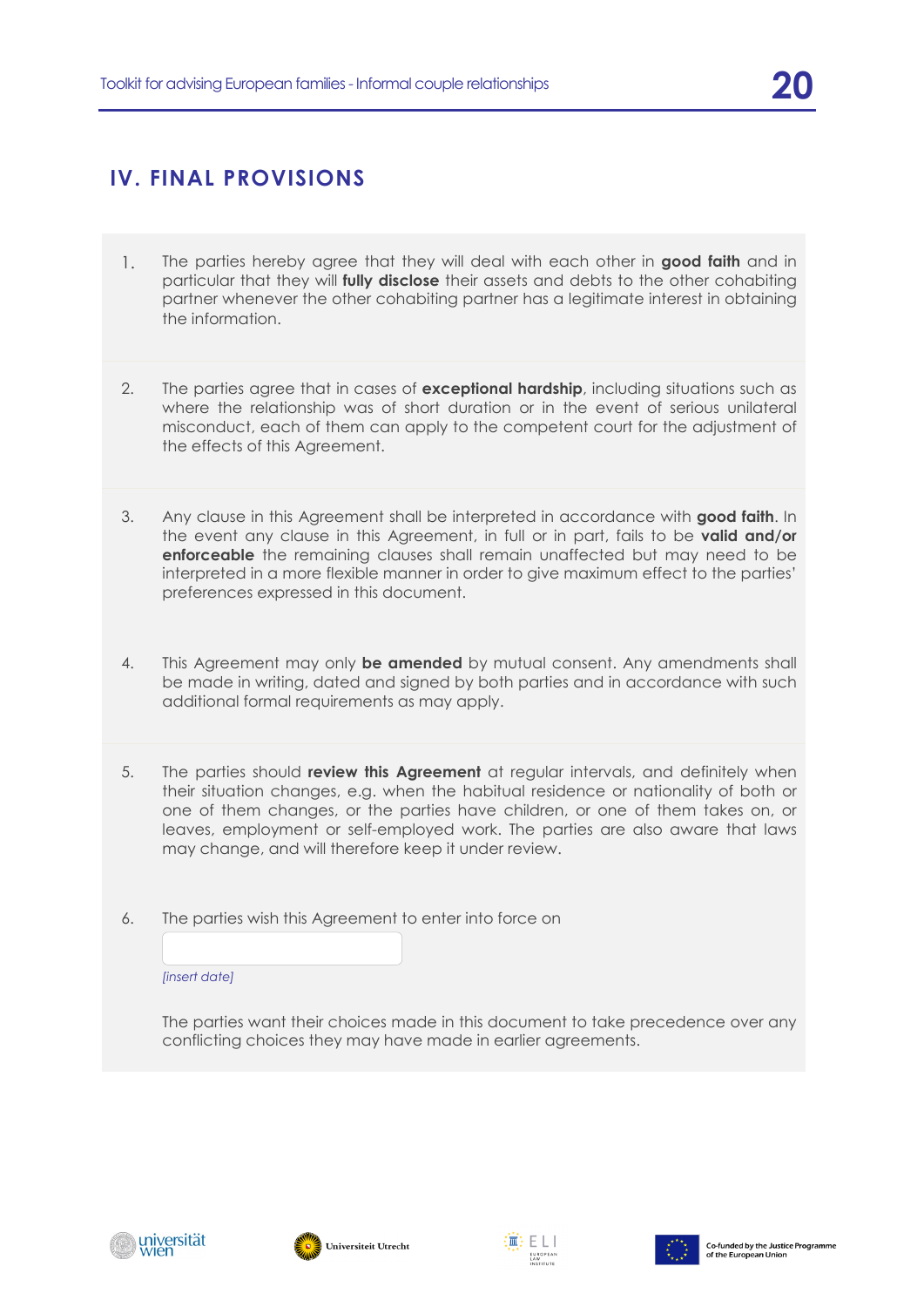I herewith confirm that I have had the content of this document and what the choices made, or their absence, would mean for my situation explained to me by an independent legal adviser, and I have fully understood the implications. I have had sufficient time to pose questions and to reflect. In particular I have had sufficient financial disclosure; and no further disclosure would have affected my decision to enter this Agreement.

| [date]  |  |
|---------|--|
|         |  |
|         |  |
| [place] |  |
|         |  |
|         |  |

I herewith confirm that I have had the content of this document and what the choices made, or their absence, would mean for my situation explained to me by an independent legal adviser, and I have fully understood the implications. I have had sufficient time to pose questions and to reflect. In particular I have had sufficient financial disclosure; and no further disclosure would have affected my decision to enter this Agreement.

| [date]  |
|---------|
|         |
|         |
| [place] |
|         |
|         |

*[signature partner]*

universität





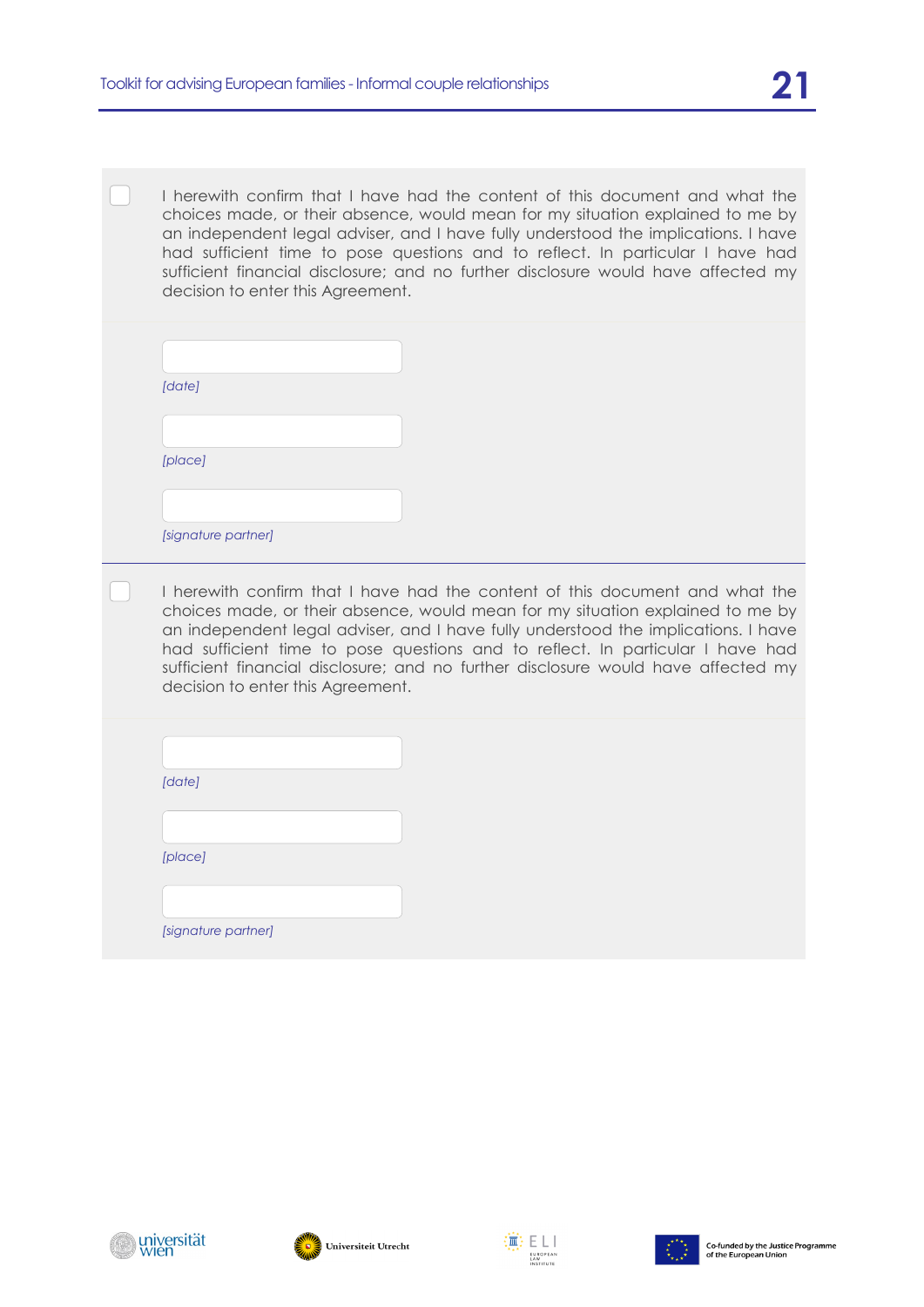







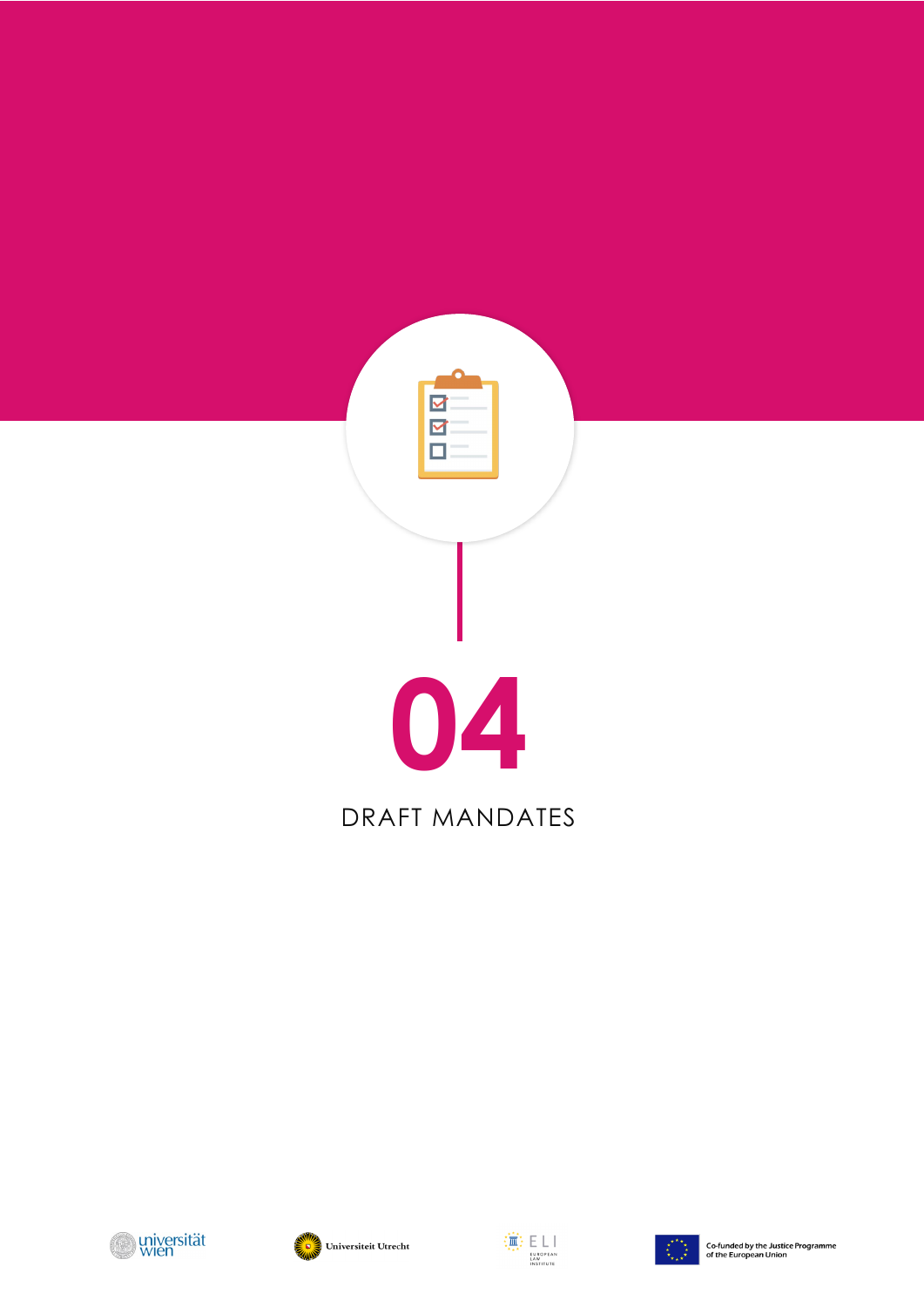| Given by                     |                   |
|------------------------------|-------------------|
| Name:                        | [name of partner] |
| Born:                        | [date]            |
| In:                          | [place]           |
| Identity number and<br>type: |                   |

| To                           |                   |
|------------------------------|-------------------|
| Name:                        | [name of partner] |
| Born:                        | [date]            |
| In:                          | [place]           |
| Identity number and<br>type: |                   |

# **DRAFT MANDATE (1ST PARTNER)**

Given on the basis of the parties' cohabitation in a non-formalised couple relationship and shared household.







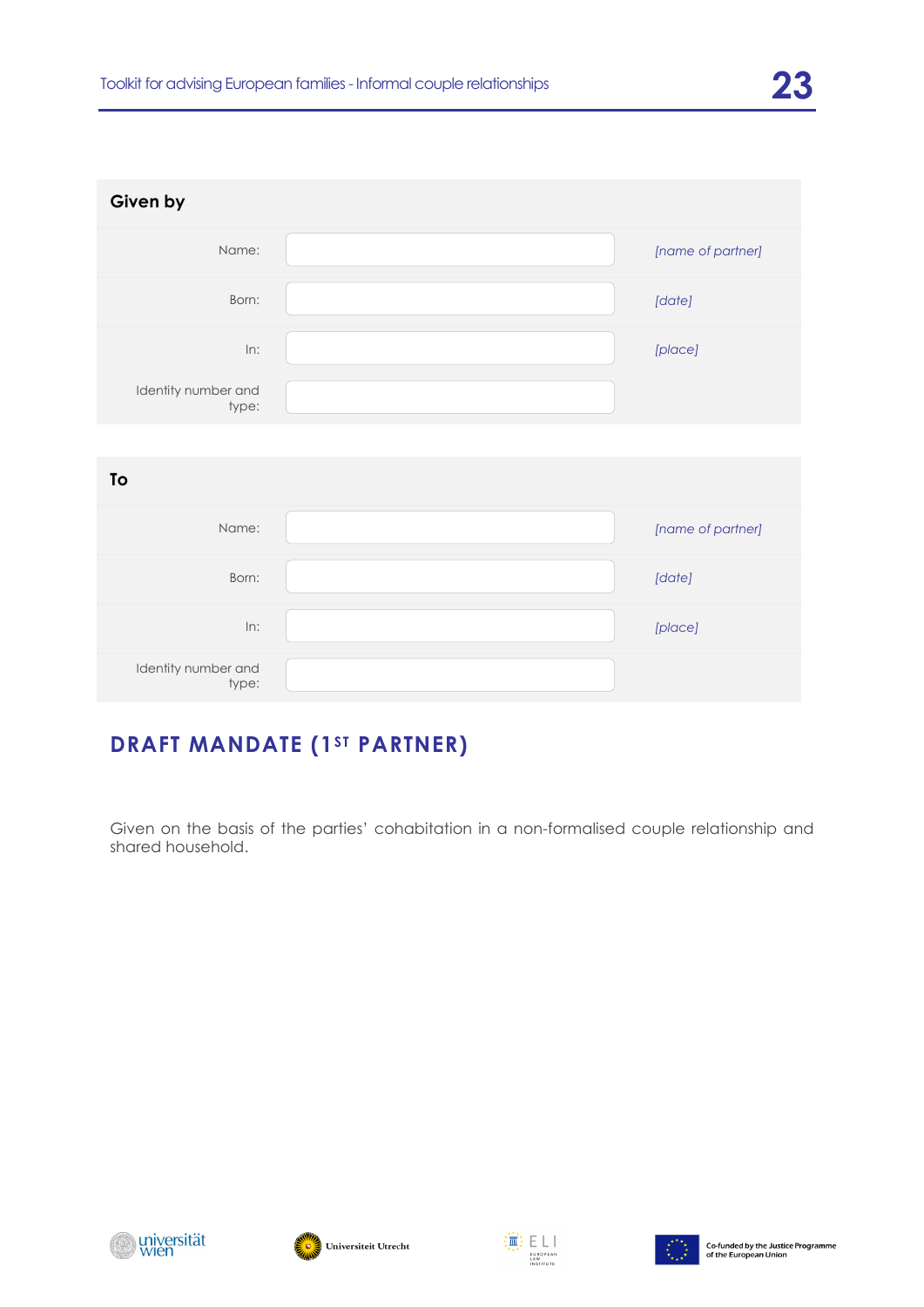#### **1. MANDATE FOR EVERYDAY MATTERS TO FACILITATE THE JOINT LIFE**

| The undersigned party herewith gives the other party a mandate and full power of<br>representation to contract or take any other kind of legally relevant action as<br>concerns the specified everyday matters relevant to their shared household and joint<br>life.                                                                                                                                                                                                                                                                                |
|-----------------------------------------------------------------------------------------------------------------------------------------------------------------------------------------------------------------------------------------------------------------------------------------------------------------------------------------------------------------------------------------------------------------------------------------------------------------------------------------------------------------------------------------------------|
| This shall, as far as possible under the applicable law, include the following issues:<br>acquisition of household objects and commission of household related<br>services with a value not exceeding<br>routine dealings with landlords, service providers, public authorities, and<br>similar third parties with regard to the shared household;<br>routine dealings with schools, providers of other education or childcare<br>services, doctors and similar third parties with regard to children living in<br>the shared household:<br>namely: |
| Exercise of this mandate shall normally lead to equally shared rights and obligations<br>between the parties, unless a matter is clearly within the exclusive sphere of<br>competence of one party.                                                                                                                                                                                                                                                                                                                                                 |
| Special provisions (e.g. conditions, restrictions):                                                                                                                                                                                                                                                                                                                                                                                                                                                                                                 |
|                                                                                                                                                                                                                                                                                                                                                                                                                                                                                                                                                     |

………………………………………………………………………………………………………………







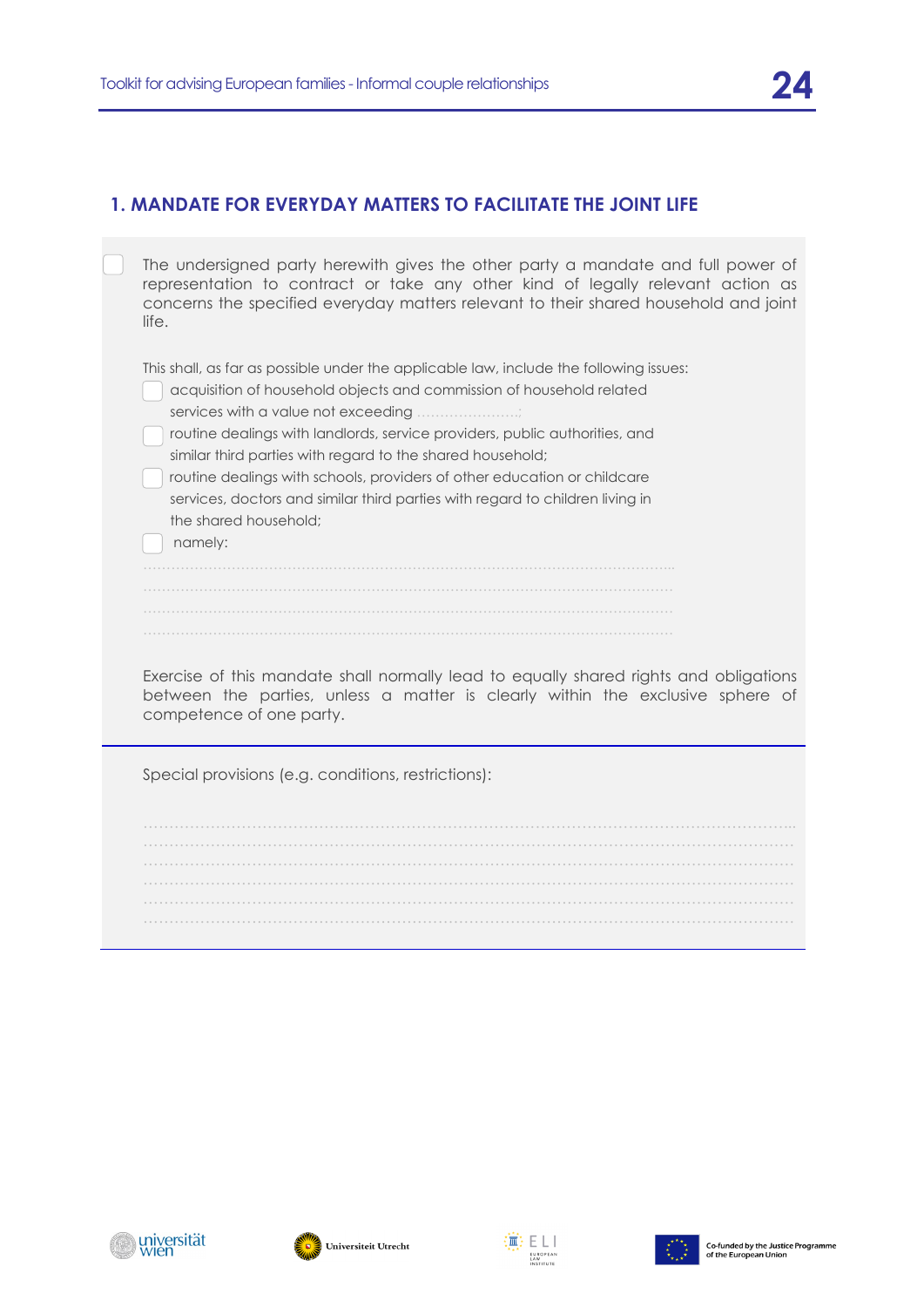#### **2. MANDATE FOR A SITUATION OF LACK OF CAPACITY**

| In the event that the undersigned party is, due to a lack of capacity, unable to take<br>decisions, and where that lack of capacity is permanent or a decision cannot be<br>postponed without detriment, the undersigned party herewith gives the other party a<br>mandate and full power of representation to take necessary decisions on the relevant<br>party's behalf. This shall include any relevant information rights, or rights to be<br>consulted. |
|--------------------------------------------------------------------------------------------------------------------------------------------------------------------------------------------------------------------------------------------------------------------------------------------------------------------------------------------------------------------------------------------------------------------------------------------------------------|
| This mandate shall, as far as possible under the applicable law, include the following issues:<br>healthcare, excluding end-of-life decisions<br>end-of-life decisions<br>residential matters, including decisions about the place of residence<br>property administration<br>dealings with landlords, insurance providers, public authorities, and similar                                                                                                  |
| third parties<br>namely:                                                                                                                                                                                                                                                                                                                                                                                                                                     |
| 8 Note that this mandate/power might not be recognised, or not in its entirety, in a number of Member<br>States.<br>Note that it is in any case still advisable to make a lasting power of attorney or living will in accordance with<br>specific national legislation.                                                                                                                                                                                      |
| In the event of a loss or limitation of legal capacity the undersigned party wishes the<br>other party to be appointed as their legal guardian.                                                                                                                                                                                                                                                                                                              |
| Special provisions (e.g. conditions, restrictions):                                                                                                                                                                                                                                                                                                                                                                                                          |
|                                                                                                                                                                                                                                                                                                                                                                                                                                                              |







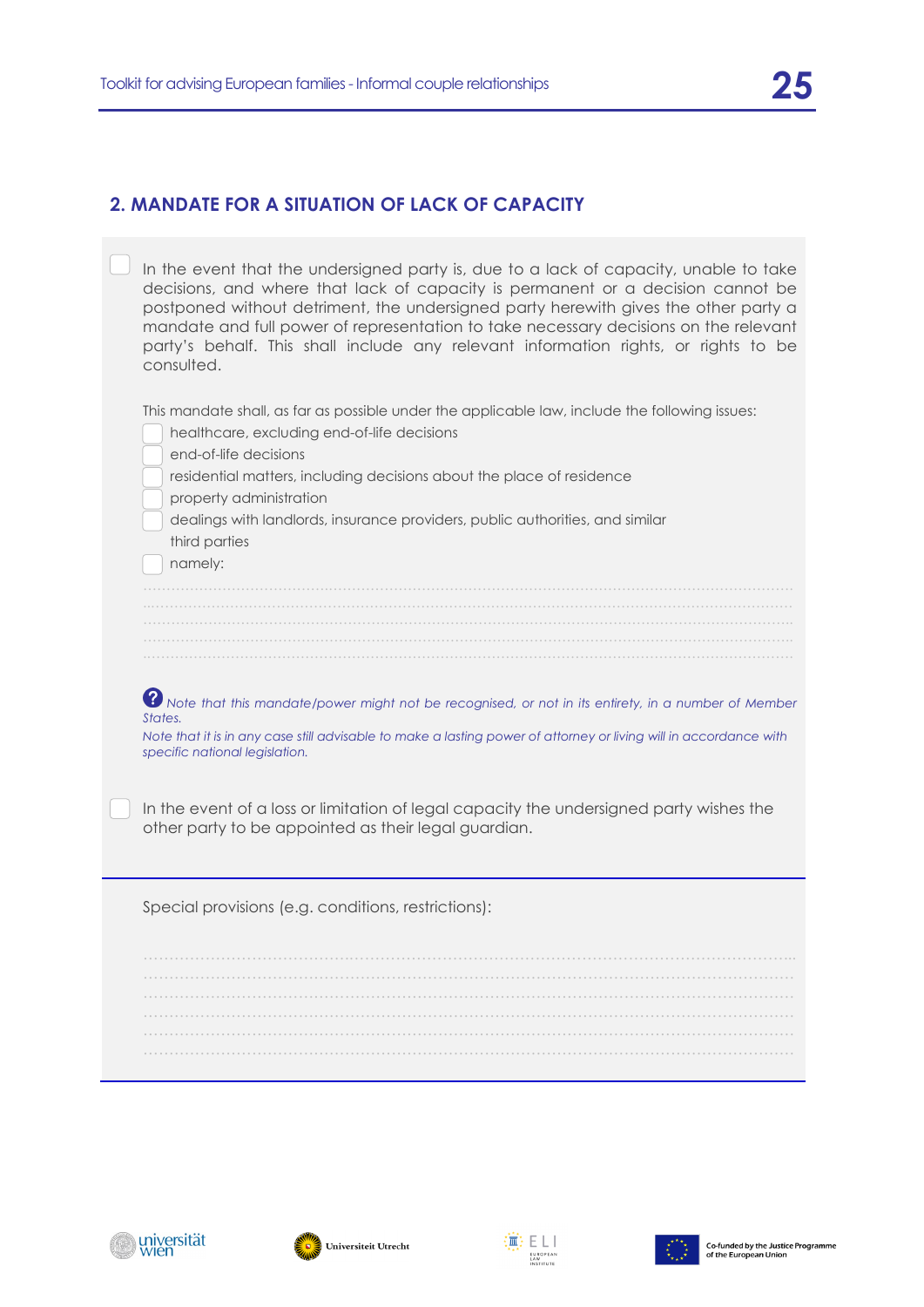The fact that a mandate/power has or has not been given under points 1 and/or 2 shall not preclude the other party from relying on a more far reaching mandate/power that party may have or be granted under the applicable law.[15](#page-33-0)

The mandates/powers under points 1 and 2 are revocable at any time, even after a loss of full capacity, and no reason needs to be given nor any formalities observed. The mandates/powers are revoked when the couple relationship comes to an end.

*Revocation is without prejudice to any protection third parties who rely, in good faith, on the mandates' continued existence may enjoy under the applicable law.*

I herewith confirm that I have had the content of this document and what the choices made, or their absence, would mean for my situation explained to me by an independent legal adviser, and I have fully understood the implications. I have had sufficient time to pose questions and to reflect, and no further reflection would have affected my decision to give this mandate.

| [date]              |
|---------------------|
|                     |
| [place]             |
|                     |
| [signature partner] |





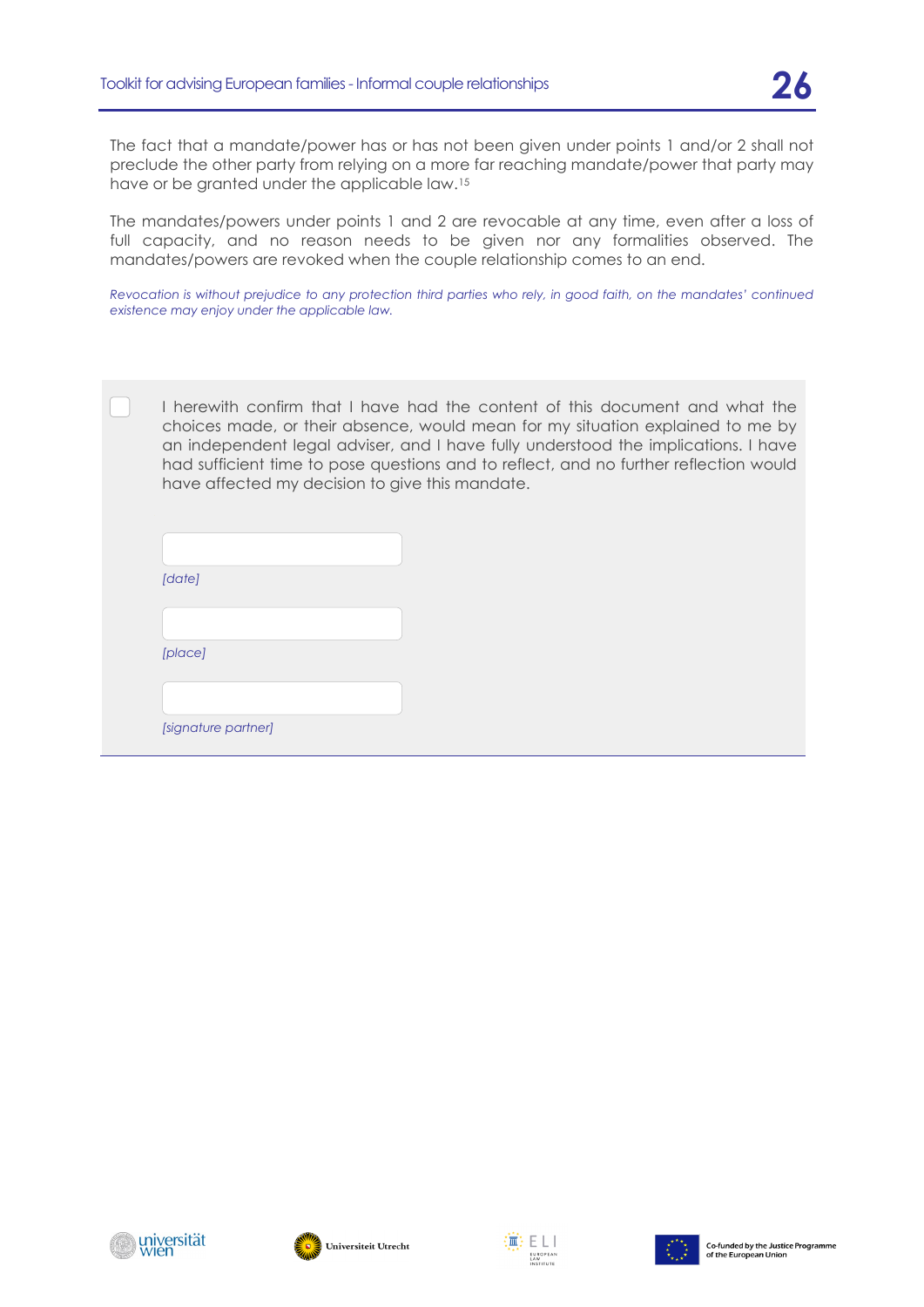| Given by                     |                   |
|------------------------------|-------------------|
| Name:                        | [name of partner] |
| Born:                        | [date]            |
| In:                          | [place]           |
| Identity number and<br>type: |                   |

| To                           |                   |
|------------------------------|-------------------|
| Name:                        | [name of partner] |
| Born:                        | [date]            |
| In:                          | [place]           |
| Identity number and<br>type: |                   |

# **DRAFT MANDATE (2ND PARTNER)**

Given on the basis of the parties' cohabitation in a non-formalised couple relationship and shared household.







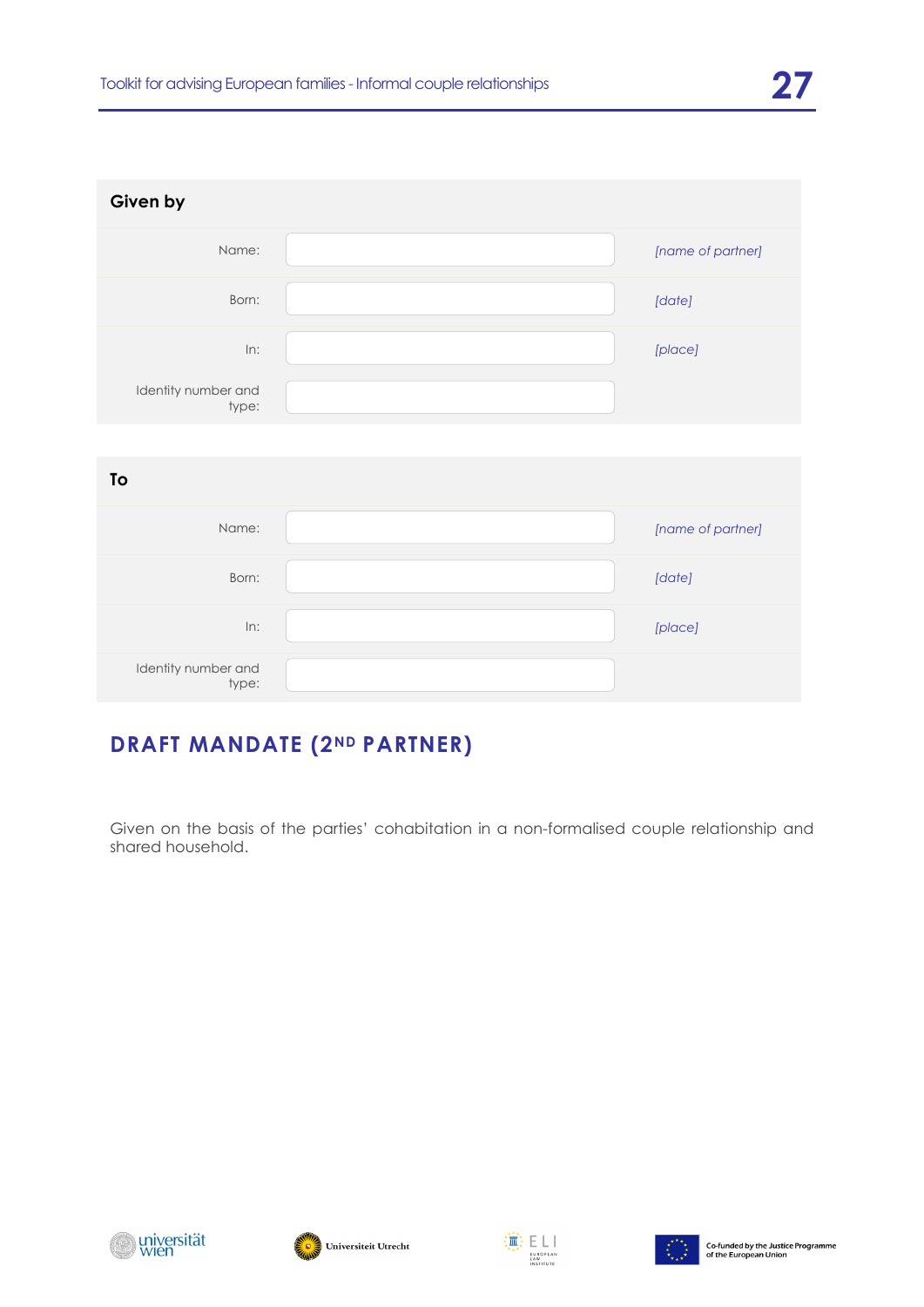#### **1. MANDATE FOR EVERYDAY MATTERS TO FACILITATE THE JOINT LIFE**

| The undersigned party herewith gives the other party a mandate and full power of<br>representation to contract or take any other kind of legally relevant action as<br>concerns the specified everyday matters relevant to their shared household and joint<br>life.                                                                                                                                                                                                                                                                                  |
|-------------------------------------------------------------------------------------------------------------------------------------------------------------------------------------------------------------------------------------------------------------------------------------------------------------------------------------------------------------------------------------------------------------------------------------------------------------------------------------------------------------------------------------------------------|
| This shall, as far as possible under the applicable law, include the following issues:<br>acquisition of household objects and commission of household related<br>services with a value not exceeding ;<br>routine dealings with landlords, service providers, public authorities, and<br>similar third parties with regard to the shared household;<br>routine dealings with schools, providers of other education or childcare<br>services, doctors and similar third parties with regard to children living in<br>the shared household:<br>namely: |
| Exercise of this mandate shall normally lead to equally shared rights and obligations<br>between the parties, unless a matter is clearly within the exclusive sphere of<br>competence of one party.                                                                                                                                                                                                                                                                                                                                                   |
| Special provisions (e.g. conditions, restrictions):                                                                                                                                                                                                                                                                                                                                                                                                                                                                                                   |
|                                                                                                                                                                                                                                                                                                                                                                                                                                                                                                                                                       |

……………………………………………………………………………………………………………… ………………………………………………………………………………………………………………







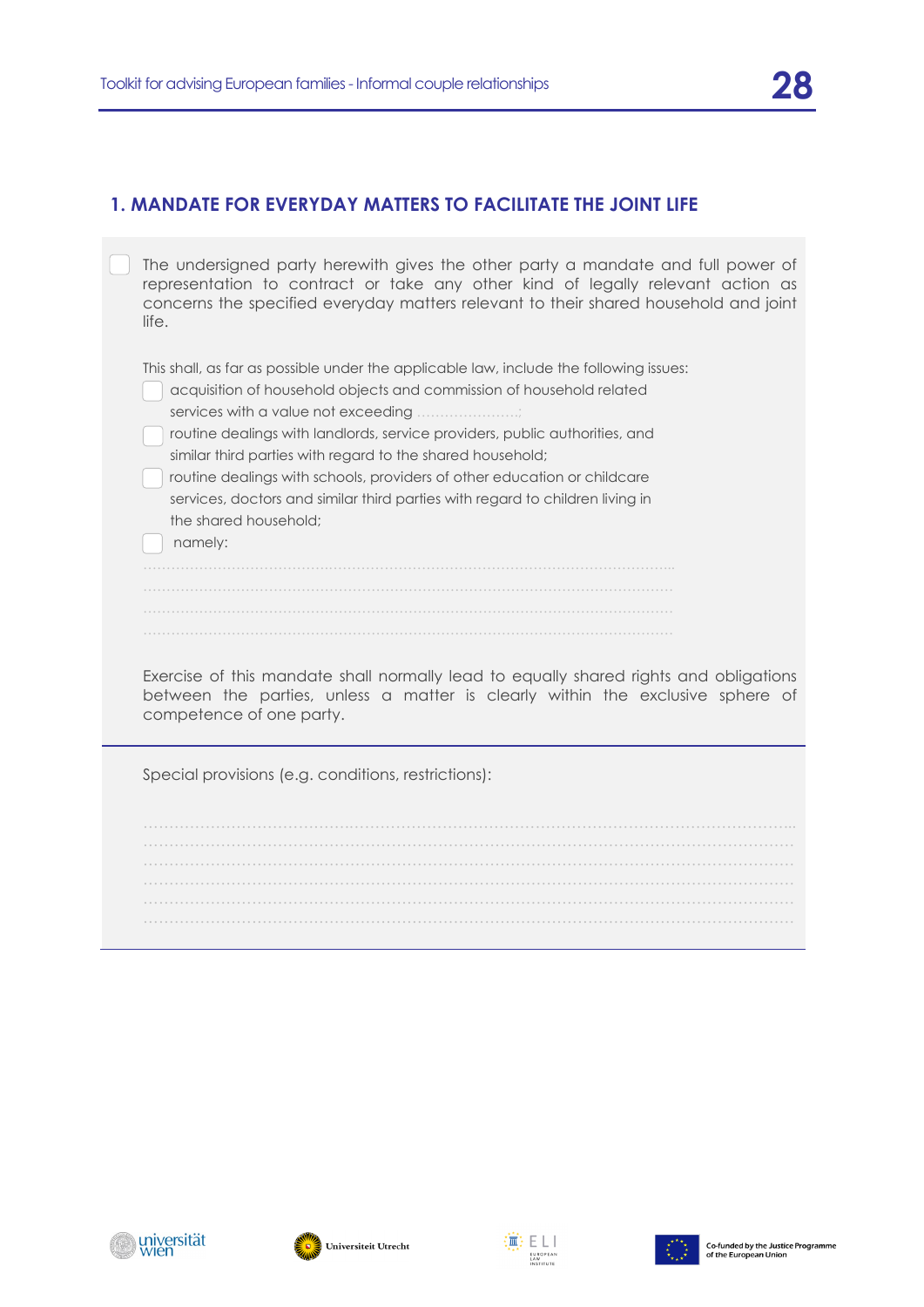#### **2. MANDATE FOR A SITUATION OF LACK OF CAPACITY**

| In the event that the undersigned party is, due to a lack of capacity, unable to take<br>decisions, and where that lack of capacity is permanent or a decision cannot be<br>postponed without detriment, the undersigned party herewith gives the other party a<br>mandate and full power of representation to take necessary decisions on the relevant<br>party's behalf. This shall include any relevant information rights, or rights to be<br>consulted. |
|--------------------------------------------------------------------------------------------------------------------------------------------------------------------------------------------------------------------------------------------------------------------------------------------------------------------------------------------------------------------------------------------------------------------------------------------------------------|
| This mandate shall, as far as possible under the applicable law, include the following issues:<br>healthcare, excluding end-of-life decisions<br>end-of-life decisions<br>residential matters, including decisions about the place of residence<br>property administration                                                                                                                                                                                   |
| dealings with landlords, insurance providers, public authorities, and similar<br>third parties<br>namely:                                                                                                                                                                                                                                                                                                                                                    |
| 8 Note that this mandate/power might not be recognised, or not in its entirety, in a number of Member<br>States.<br>Note that it is in any case still advisable to make a lasting power of attorney or living will in accordance with<br>specific national legislation.                                                                                                                                                                                      |
| In the event of a loss or limitation of legal capacity the undersigned party wishes the<br>other party to be appointed as their legal guardian.                                                                                                                                                                                                                                                                                                              |
| Special provisions (e.g. conditions, restrictions):                                                                                                                                                                                                                                                                                                                                                                                                          |
|                                                                                                                                                                                                                                                                                                                                                                                                                                                              |







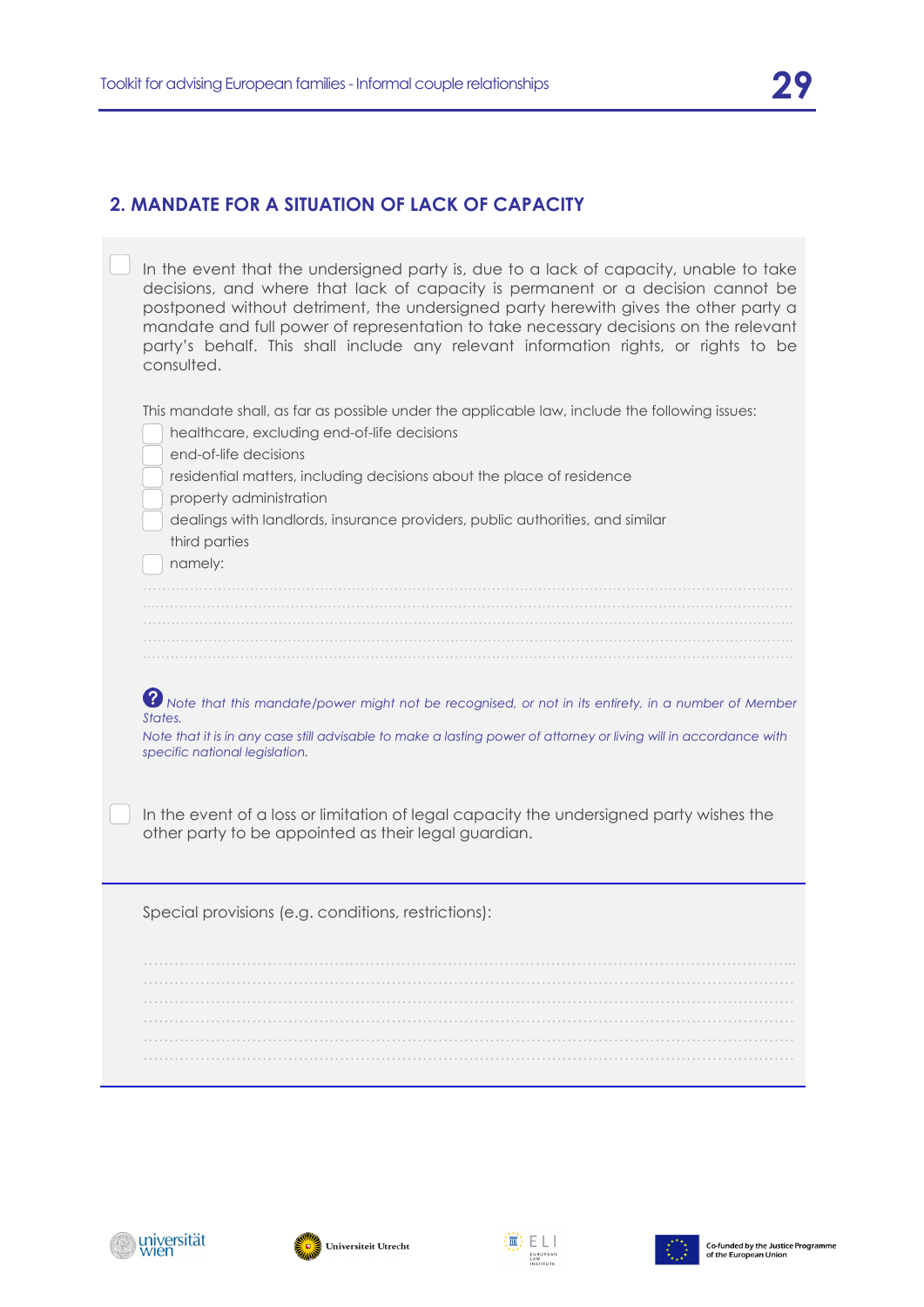The fact that a mandate/power has or has not been given under points 1 and/or 2 shall not preclude the other party from relying on a more far reaching mandate/power that party may have or be granted under the applicable law.[16](#page-33-1)

The mandates/powers under points 1 and 2 are revocable at any time, even after a loss of full capacity, and no reason needs to be given nor any formalities observed. The mandates/powers are revoked when the couple relationship comes to an end.

*Revocation is without prejudice to any protection third parties who rely, in good faith, on the mandates' continued existence may enjoy under the applicable law.*

I herewith confirm that I have had the content of this document and what the choices made, or their absence, would mean for my situation explained to me by an independent legal adviser, and I have fully understood the implications. I have had sufficient time to pose questions and to reflect, and no further reflection would have affected my decision to give this mandate.

| [date]  |  |
|---------|--|
|         |  |
|         |  |
| [place] |  |





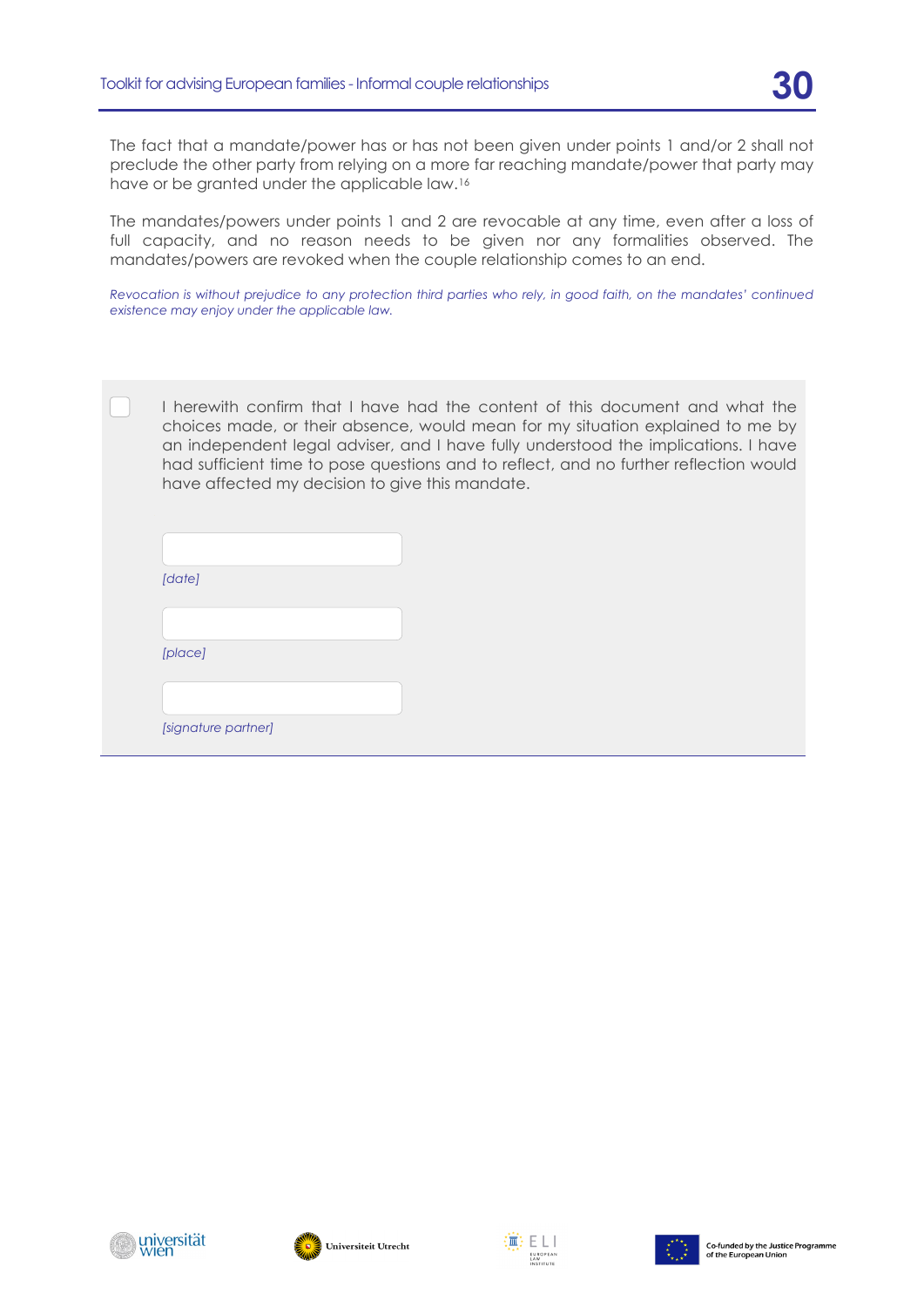







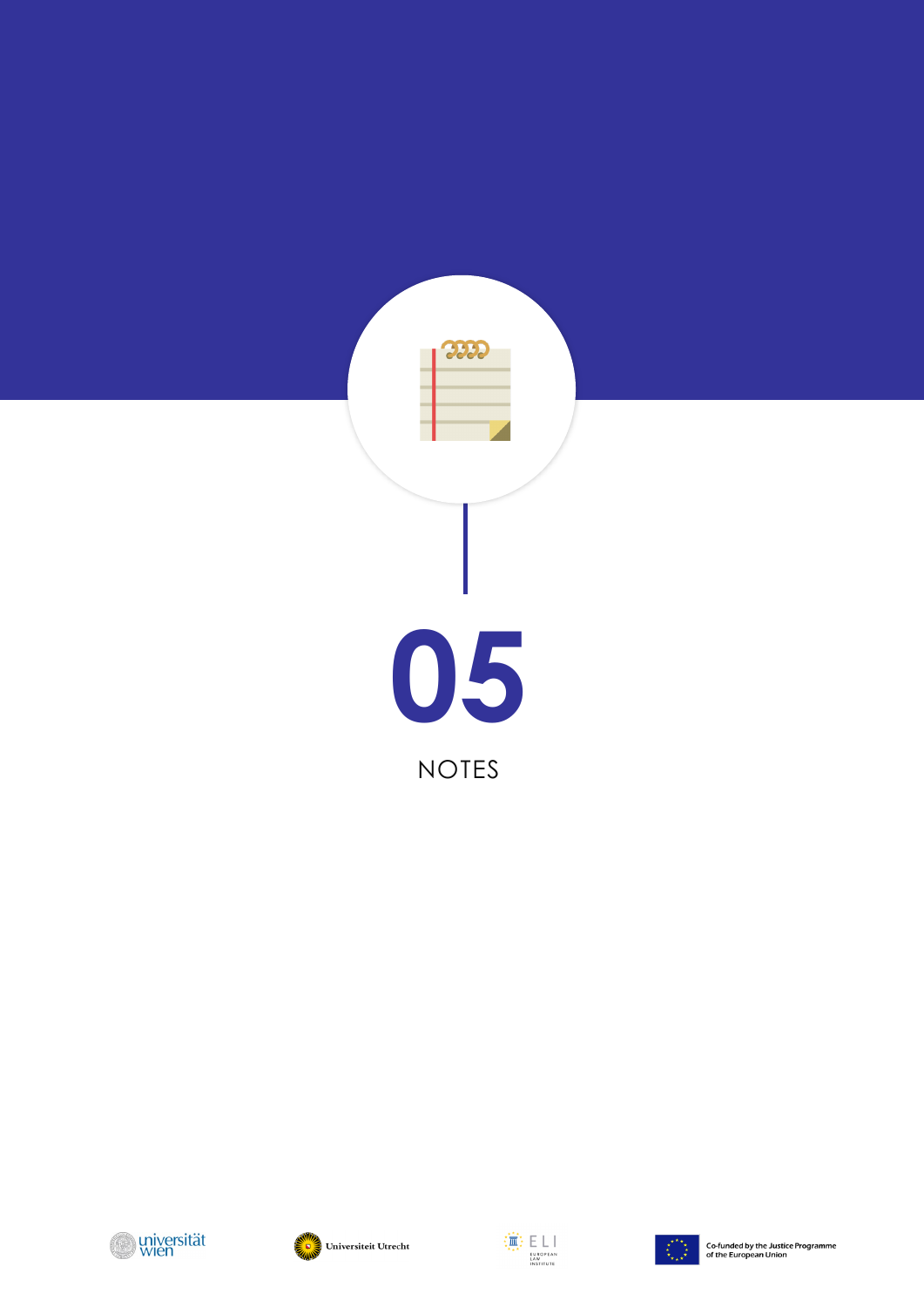# **NOTES**

-

<span id="page-31-0"></span>**1** In the event a partner has more than one nationality please list all nationalities. In the event a partner is stateless please replace, for the purpose of the whole document, the country of nationality by the country of that partner's habitual residence, cf. Article 12 of the Convention of 28 September 1954 on the Status of Stateless Persons. Because Cyprus, Estonia, Malta and Poland are not parties to that Convention it remains uncertain whether they would apply habitual residence in these cases.

<span id="page-31-1"></span>**2** There is no official definition of 'habitual residence'. What is meant is the place that, considering all circumstances of the case, is the centre of an individual's life. It is the place where the individual usually resides and routinely returns to after visiting other places, where the centre of interests of the individual's family and social life is located ('home'). Relevant factual elements to be taken into account are, *inter alia*, the duration and regularity of the individual's presence in the State concerned and the conditions and reasons for that presence. An individual usually has only one State of habitual residence, but the habitual residence may change when the individual moves to another State in order to establish a new centre of life in that State; it is not necessary that the individual plans to stay there forever.

<span id="page-31-2"></span>**3** According to Article 12 of the Geneva Convention of 28 July 1951 relating to the Status of Refugees ('the Geneva Convention'), as supplemented by the New York Protocol of 31 January 1967, the personal status of a refugee shall be governed by the law of the country of his domicile or, if he has no domicile, by the law of the country of his residence. In most countries this means that habitual residence replaces nationality as a connecting factor. Please be particularly careful when advising parties who are in doubt about their concrete status, in particular whose refugee status has not been officially recognised or who qualify only for subsidiary protection.

<span id="page-31-3"></span>**4** Ideally parties should provide a unique identifier. Depending on the concrete situation of the spouses, this may be, e.g., their passport/identity card number, or national registry number, or national insurance number.

<span id="page-31-4"></span>**5** This includes any agreement the partners may have made concerning particular property, or any other agreements that affect issues addressed in this document.

<span id="page-31-5"></span>**6** This model agreement does not cover child-related issues, since there is hardly any choice for partners which does not require reconsideration in the light of the child(ren)'s best interests at the relevant actual time. However, if the parties have children, this is a factor which they should take into account when making choices in this contract.

<span id="page-31-6"></span>**7** For the purposes of this document, the term 'court' means any judicial authority and all other authorities and legal professionals which exercise judicial functions or act by delegation of power by a judicial authority or under its control, provided that such other authorities and legal professionals offer guarantees with regard to impartiality and the right of all parties to be heard, and provided that their decisions under the law of the Member State in which they operate (i) may be made the subject of an appeal to or review by a judicial authority; and (ii) have a similar force and effect as a decision of a judicial authority on the same matter.

<span id="page-31-7"></span>**8** Matters of succession law are governed, inter alia, by Regulation (EU) No 650/2012 of the European Parliament and of the Council of 4 July 2012 on jurisdiction, applicable law, recognition and enforcement of decisions and acceptance and enforcement of authentic instruments in matters of succession and on the creation of a European Certificate of Succession, which applies in all Member States except the UK, Ireland and Denmark. According to its Article 22, the law of the State where the deceased has their last habitual residence shall apply by default. However, a person may choose as the law to govern their succession as a whole the law of the State whose nationality they possess at the time of making the choice or at the time of death. A person possessing multiple nationalities may choose the law of any of the States whose nationality they possess at the time of making the









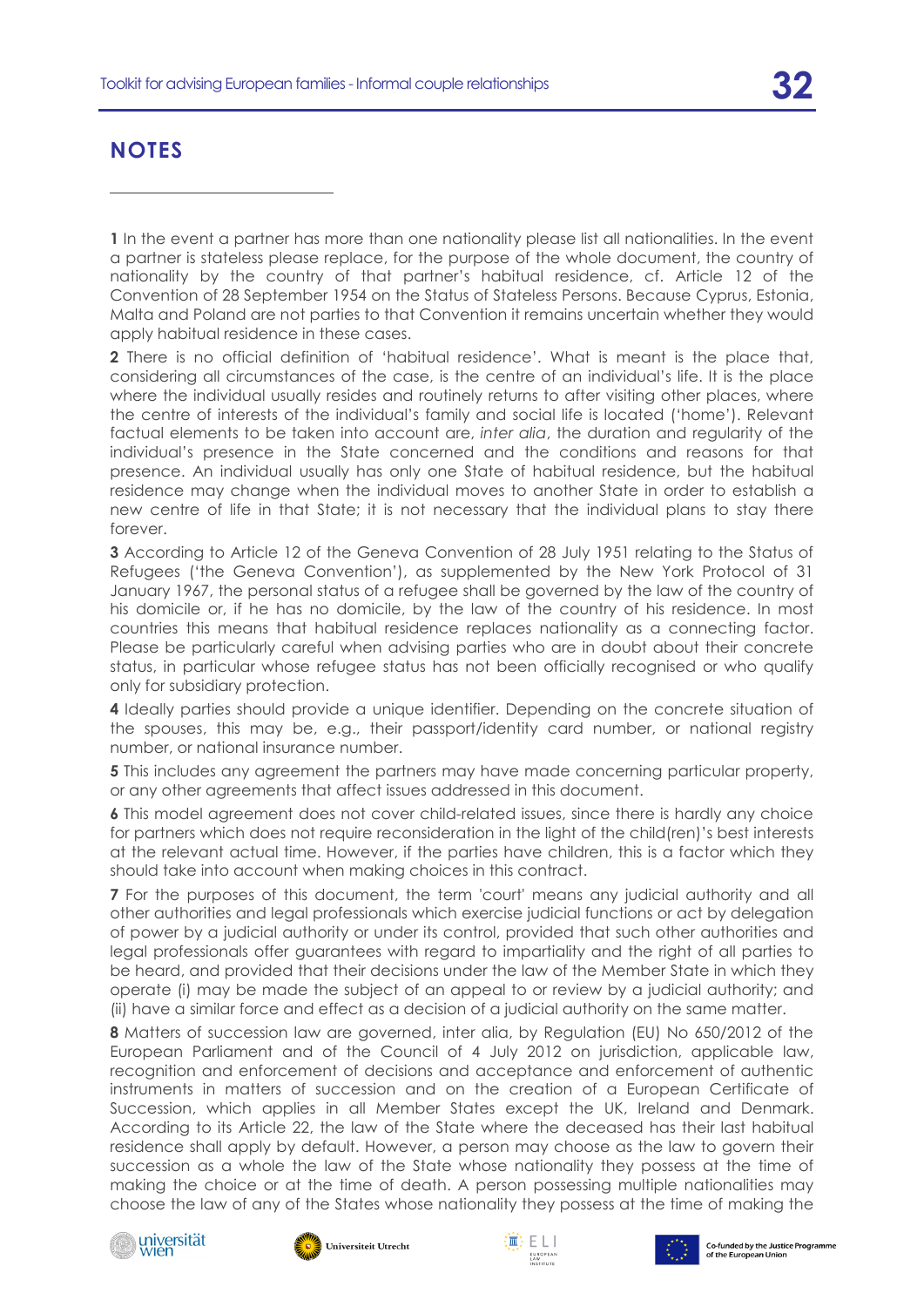-

choice or at the time of death. The choice shall be made expressly in a declaration in the form of a disposition of property upon death or shall be demonstrated by the terms of such a disposition. The substantive validity of the act whereby the choice of law was made shall be governed by the chosen law.

<span id="page-32-0"></span>**9** There are no uniform EU conflict rules. The Hague Convention of 13 January 2000 on the International Protection of Adults is in force in Austria, Czech Republic, Estonia, Finland, France, Germany, Latvia, Portugal and Scotland. The Convention entered into force in Cyprus in November 2018. According to Article 15 of the Convention, the existence, extent, modification and extinction of powers of representation granted by an adult, either under an agreement or by a unilateral act, to be exercised when such adult is not in a position to protect his or her interests, are governed by the law of the State of the adult's habitual residence at the time of the agreement or act, unless another law has been designated expressly in writing. The States whose laws may be designated are a State of which the adult is a national; the State of a former habitual residence of the adult; a State in which property of the adult is located, with respect to that property. The manner of exercise of such powers of representation is governed by the law of the State in which they are exercised.

<span id="page-32-1"></span>**10** Whether or not an economic advantage is significant should be assessed by taking into account all circumstances of the individual case including the economic power of both parties. For instance, where there is a massive discrepancy as to economic power, it may be fair if one party has paid for all expenses of the common household even where that has allowed the other party to make moderate savings provided these savings are to be considered insignificant in the light of the first party's wealth.

<span id="page-32-2"></span>**11** Parties should think, in particular, about whether interest should be due, and any interest rate, and about whether the party who made the investment should be entitled to receive a share in any rise (or fall) of value of the property for which investment was made.

<span id="page-32-3"></span>**12** Note that only lasting economic advantages are taken into account. This means, e.g., that if the economically stronger party unilaterally finances a lifestyle which the other party could never have afforded him- or herself no compensation is due.

<span id="page-32-4"></span>**13** As far as contractual obligations are concerned which the court seised does not qualify as 'obligations arising out of family relationships and relationships deemed by the law applicable to such relationships to have comparable effects, including maintenance obligations' within the meaning of Article 1(2)(b) of Regulation (EC) No 593/2008 of the European Parliament and of the Council of 17 June 2008 on the law applicable to contractual obligations (Rome I) the parties are free to choose any law they like, subject to general limitations, such as under Article 3(3) Rome I. However, if the court seised qualifies the relevant obligations as arising out of a family or comparable relationship that court will normally apply its domestic rules of conflict-of-laws and may disregard the choice made in this document. As far as extracontractual obligations, such as obligations arising from unjust enrichment, are concerned, the law applicable follows from Regulation (EC) No 864/2007 of the European Parliament and of the Council of 11 July 2007 on the law applicable to non-contractual obligations (Rome II), which indirectly allows for a choice of the applicable law in Article 10(1), but which contains, in Article 1(2)(a), a similar exclusion for family and comparable relationships. Note that even where Rome I or Rome II are applied they do not cover property relations as such, nor do they cover the question whether an agent is able to bind a principal (cf. Article 1(2)(g) Rome I).

<span id="page-32-5"></span>14 Under Article 25 of Regulation (EU) No 1215/2012 of the European Parliament and of the Council of 12 December 2012 on jurisdiction and the recognition and enforcement of judgments in civil and commercial matters (Brussels Ia) parties may choose the courts that are competent to hear their case. However, according to Article 1(2)(a) Brussels Ia does not cover litigation concerning 'rights in property arising out of a matrimonial relationship or out of a relationship deemed by the law applicable to such relationship to have comparable effects to marriage'. If the court seised qualifies the issue at hand to fall under this exception it